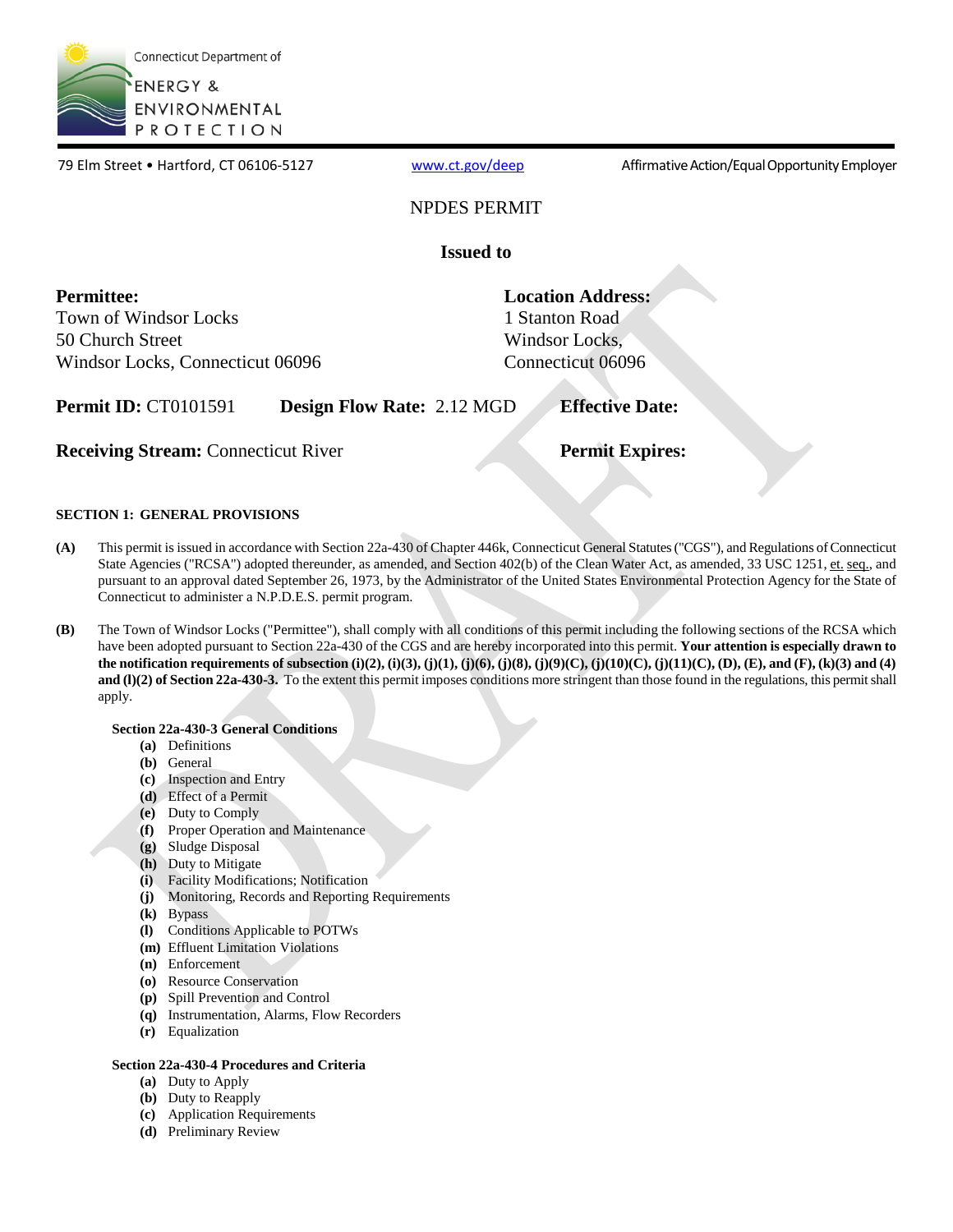- **(e)** Tentative Determination
- **(f)** Draft Permits, Fact Sheets
- **(g)** Public Notice, Notice of Hearing
- **(h)** Public Comments
- **(i)** Final Determination
- **(j)** Public Hearings
- **(k)** Submission of Plans and Specifications. Approval.
- **(l)** Establishing Effluent Limitations and Conditions
- **(m)** Case-by-Case Determinations
- **(n)** Permit Issuance or Renewal
- **(o)** Permit or Application Transfer
- **(p)** Permit Revocation, Denial or Modification
- **(q)** Variances
- **(r)** Secondary Treatment Requirements
- **(s)** Treatment Requirements
- **(t)** Discharges to POTWs Prohibitions
- Violations of any of the terms, conditions, or limitations contained in this permit may subject the Permittee to enforcement action including, but **(C)** not limited to, seeking penalties, injunctions and/or forfeitures pursuant to applicable sections of the CGS and RCSA.
- **(D)** Any false statement in any information submitted pursuant to this Section of the permit may be punishable as a criminal offense under Section 22a-438 or 22a-131a of the CGS or in accordance with Section 22a-6, under Section 53a-157b of the CGS.
- **(E)** The Permittee shall comply with Section 22a-416-1 through Section 22a-416-10 of the RCSA concerning operator certification.
- No provision of this permit and no action or inaction by the Commissioner shall be construed to constitute an assurance by the Commissioner that **(F)** the actions taken by the Permittee pursuant to this permit will result in compliance or prevent or abate pollution.
- **(G)** Nothing in this permit shall relieve the Permittee of other obligations under applicable federal, state and local law.
- An annual fee shall be paid for each year this permit is in effect as set forth in Section 22a-430-7 of the RCSA. As of October 1, 2009 the annual **(H)** fee is \$**2,367.50**

#### **SECTION 2: DEFINITIONS**

- **(A)** The definitions of the terms used in this permit shall be the same as the definitions contained in Section 22a-423 of the CGS and Section 22a-430-3(a) and 22a-430-6 of the RCSA, except for **"**Composite**"** and **"**No Observable Acute Effect Level (NOAEL)**"** which are redefined below.
- **(B)** In addition to the above, the following definitions shall apply to this permit:

**"------"** in the limits column on the monitoring tables in Attachment 1 means a limit is not specified but a value must be reported on the DMR, MOR, and/or the ATMR.

**"Average Monthly Limit"** means the maximum allowable "Average Monthly Concentration" as defined in Section 22a-430-3(a) of the RCSA when expressed as a concentration (e.g. mg/l); otherwise, it means "Average Monthly Discharge Limitation" as defined in Section 22a-430-3(a) of the RCSA.

**"Composite"** or **"(C)"** means a sample consisting of a minimum of eight aliquot samples collected at equal intervals of no less than 30 minutes and no more than 60 minutes and combined proportionally to flow over the sampling period provided that during the sampling period the peak hourly flow is experienced.

**"Critical Test Concentration"** or **"(CTC)"** means the specified effluent dilution at which the Permittee is to conduct a single-concentration Aquatic Toxicity Test.

**"Daily Composite"** or **"(DC)"** means a composite sample taken over a full operating day consisting of grab samples collected at equal intervals of no more than sixty (60) minutes and combined proportionally to flow; or, a composite sample continuously collected over a full operating day proportionally to flow.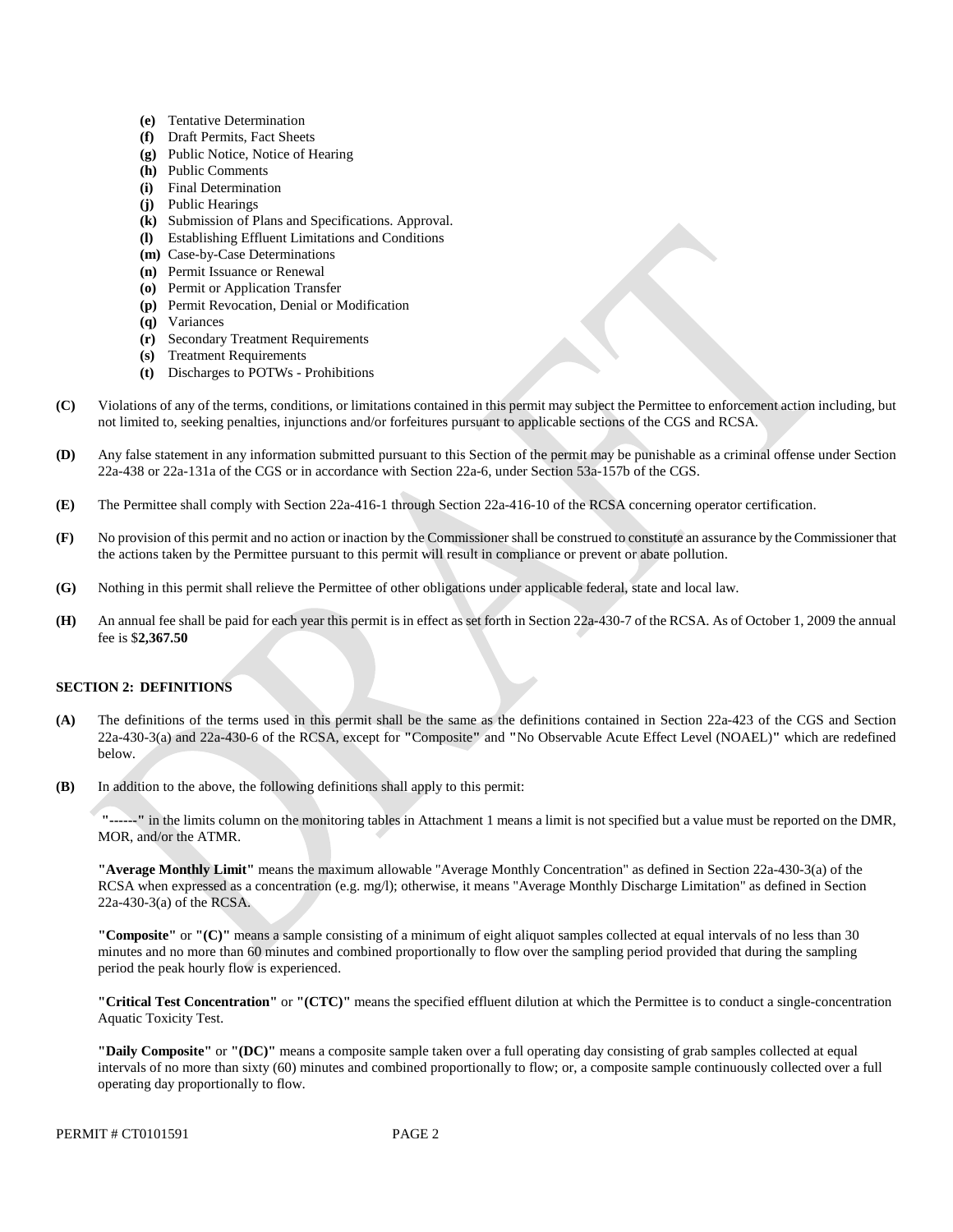**"Daily Concentration"** means the concentration of a substance as measured in a daily composite sample, or, arithmetic average of all grab sample results defining a grab sample average.

**"Daily Quantity"** means the quantity of waste discharged during an operating day.

**"Geometric Mean"** is the **"**n**"**th root of the product of **"**n**"** observations.

**"Infiltration"** means water other than wastewater that enters a sewer system (including sewer system and foundation drains) from the ground through such means as defective pipes, pipe joints, connections, or manholes. Infiltration does not include, and is distinguished from, inflow.

**"Inflow"** means water other than wastewater that enters a sewer system (including sewer service connections) from sources such as, but not limited to, roof leaders, cellar drains, yard drains, area drains, drains from springs and swampy areas, cross connections between storm sewers and sanitary sewers, catch basins, cooling towers, storm waters, surface runoff, street wash waters, or drainage. Inflow does not include, and is distinguished from, infiltration.

**"Instantaneous Limit"** means the highest allowable concentration of a substance as measured by a grab sample, or the highest allowable measurement of a parameter as obtained through instantaneous monitoring.

**"In-stream Waste Concentration"** or **"(IWC)"** means the concentration of a discharge in the receiving water after mixing has occurred in the allocated zone of influence.

**"MGD"** means million gallons per day.

**"Maximum Daily Limit"** means the maximum allowable "Daily Concentration" (defined above) when expressed as a concentration (e.g. mg/l), otherwise, it means the maximum allowable "Daily Quantity" as defined above, unless it is expressed as a flow quantity. If expressed as a flow quantity it means **"**Maximum Daily Flow**"** as defined in Section 22a-430-3(a) of the RCSA.

**"Monthly Minimum Removal Efficiency"** means the minimum reduction in the pollutant parameter specified when the effluent average monthly concentration for that parameter is compared to the influent average monthly concentration.

**"NA"** as a Monitoring Table abbreviation means **"**not applicable**"**.

**"NR"** as a Monitoring Table abbreviation means **"**not required**"**.

**"No Observable Acute Effect Level"** or **"(NOAEL)"** means any concentration equal to or less than the critical test concentration in a single concentration (pass/fail) toxicity test, conducted pursuant to Section 22a-430-3(j)(7)(A)(i) of the RCSA, demonstrating 90% or greater survival of test organisms at the CTC.

**"Quarterly"** in the context of any sampling frequency, shall mean sampling is required in the months of March, June, September and December.

**"Range During Sampling"** or **"(RDS)"** as a sample type means the maximum and minimum of all values recorded as a result of analyzing each grab sample of; 1) a Composite Sample, or, 2) a Grab Sample Average. For those Permittee with pH meters that provide continuous monitoring and recording, Range During Sampling means the maximum and minimum readings recorded with the continuous monitoring device during the Composite or Grab Sample Average sample collection.

**"Range During Month"** or **"(RDM)"** as a sample type means the lowest and the highest values of all of the monitoring data for the reporting month.

**"Sanitary Sewage"** means wastewaters from residential, commercial and industrial sources introduced by direct connection to the sewerage collection system tributary to the treatment works including non-excessive inflow/infiltration sources.

**"Semi-Annual"** in the context of any sampling frequency, shall mean the sample must be collected in the months of June and December.

**"Twice per Month"** in the context of any sampling frequency, mean two samples per calendar month collected no less than 12 days apart.

**"ug/l"** means micrograms per liter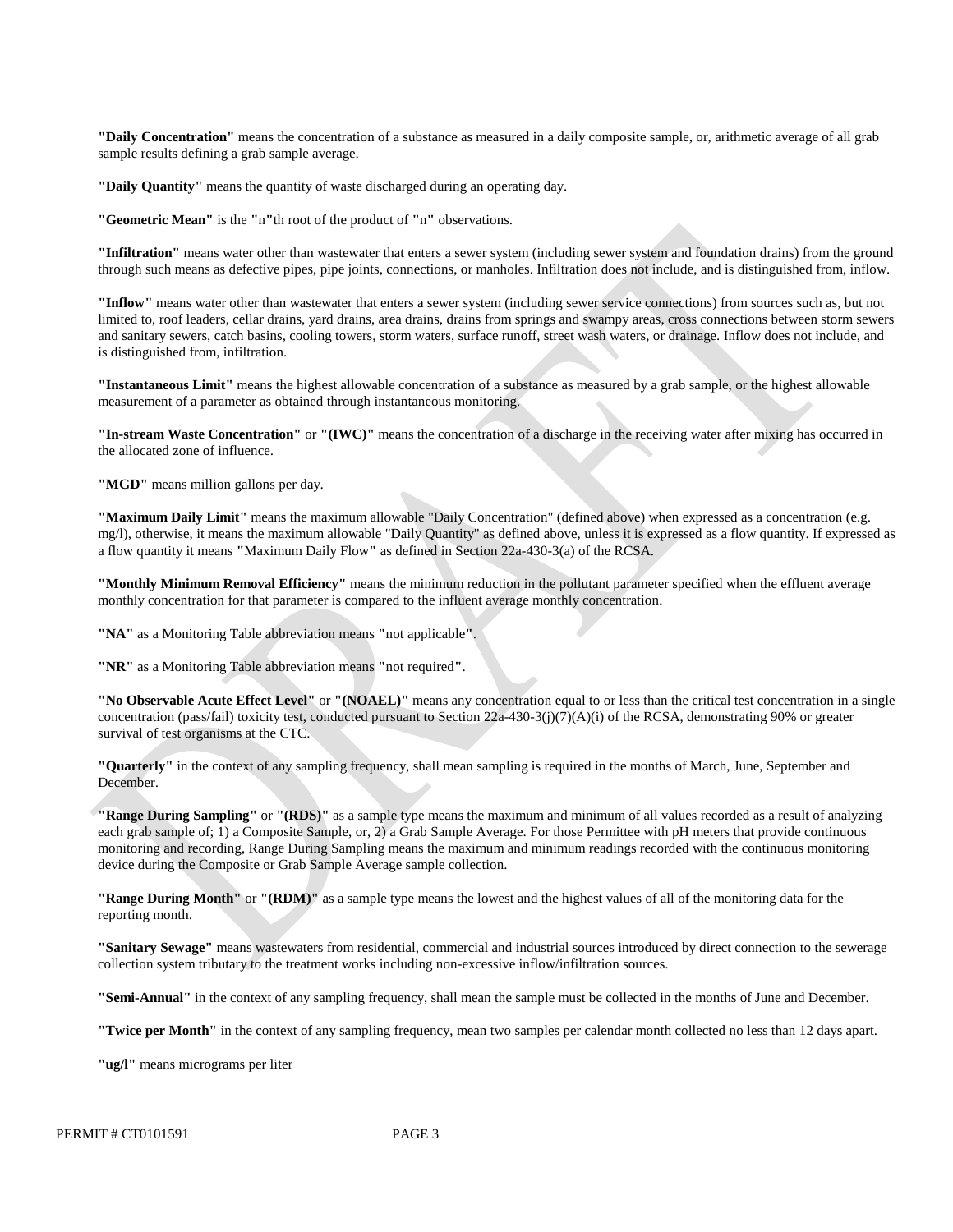**"Work Day"** in the context of a sampling frequency means, Monday through Friday excluding holidays.

#### **SECTION 3: COMMISSIONER'S DECISION**

- **(A)** The Commissioner of Energy and Environmental Protection ("Commissioner") has issued a final decision and found continuance of the existing system to treat the discharge will protect the waters of the state from pollution. The Commissioner's decision is based on application #201710664 for permit reissuance received on December 6, 2017 and the administrative record established in the processing of that application.
- **(B)** The Commissioner hereby authorizes the Permittee to discharge in accordance with the provisions of this permit, the above referenced application, and all approvals issued by the Commissioner or his authorized agent for the discharges and/or activities authorized by, or associated with, this permit.
- **(C)** The Commissioner reserves the right to make appropriate revisions to the permit, if required after Public Notice, in order to establish any appropriate effluent limitations, schedules of compliance, or other provisions which may be authorized under the Federal Clean Water Act or the CGS or regulations adopted thereunder, as amended. The permit as modified or renewed under this paragraph may also contain any other requirements of the Federal Clean Water Act or CGS or regulations adopted thereunder which are then applicable.

#### **SECTION 4: GENERAL LIMITATIONS AND OTHER CONDITIONS**

- **(A)** The Permittee shall not accept any new sources of non-domestic wastewater conveyed to its POTW through its sanitary sewerage system or by any means other than its sanitary sewage system unless the generator of such wastewater; (a) is authorized by a permit issued by the Commissioner under Section 22a-430 CGS (individual permit), or, (b) is authorized under Section 22a-430b (general permit), or, (c) has been issued an emergency or temporary authorization by the Commissioner under Section 22a-6k. All such non-domestic wastewaters shall be processed by the POTW via receiving facilities at a location and in a manner prescribed by the Permittee which are designed to contain and control any unplanned releases.
- No new discharge of domestic sewage from a single source to the POTW in excess of 50,000 gallons per day shall be allowed by the **(B)** Permittee until the Permittee has notified in writing the Connecticut Department of Energy and Environmental Protection, Bureau of Water Protection and Land Reuse, Water Planning and Management Division, Municipal Wastewater Section, 79 Elm Street, Hartford, CT 06106- 5127 of said new discharge.
- **(C)** The Permittee shall maintain a system of user charges based on actual use sufficient to operate and maintain the POTW (including the collection system) and replace critical components.
- **(D)** The Permittee shall maintain a sewer use ordinance that is consistent with the Model Sewer Ordinance for Connecticut Municipalities prepared by the Department of Energy and Environmental Protection. The Commissioner of Energy and Environmental Protection alone may authorize certain discharges which may not conform to the Model Sewer Ordinance.
- **(E)** No discharge from the permitted facility beyond any zone of influence shall contain or cause in the receiving stream a visible oil sheen, floating solids, visible discoloration, or foaming beyond that which may result from a discharge from a permitted facility and none exceeding levels necessary to maintain all designated uses.
- **(F)** No discharge from the permitted facility shall cause acute or chronic toxicity in the receiving water body beyond any Zone Of Influence (ZOI) specifically allocated to that discharge in this permit.
- **(G)** The Permittee shall maintain an alternate power source adequate to provide full operation of all pump stations in the sewerage collection system and to provide a minimum of primary treatment and disinfection at the water pollution control facility to insure that no discharge of untreated wastewater will occur during a failure of a primary power source.
- The average monthly effluent concentration shall not exceed 15% of the average monthly influent concentration for BOD<sub>5</sub> and Total **(H)** Suspended Solids for all daily composite samples taken in any calendar month.
- **(I)** Any new or increased amount of sanitary sewage discharge to the sewer system is prohibited where it will cause a dry weather overflow or exacerbate an existing dry weather overflow.
- **(J)** Sludge Conditions
	- **(1)** The Permittee shall comply with all existing federal and state laws and regulations that apply to sewage sludge use and disposal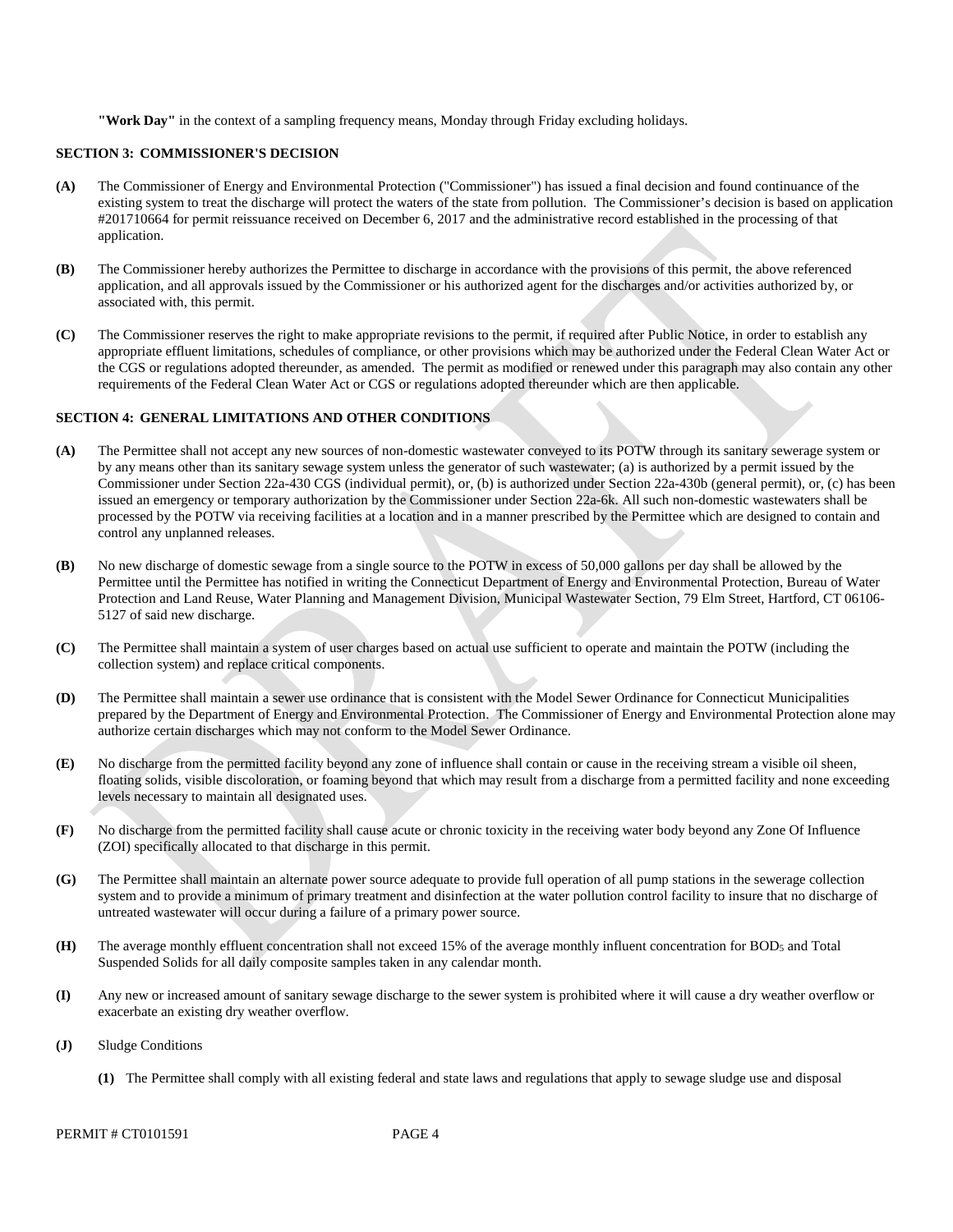practices, including but not limited to 40 CFR Part 503.

- **(2)** If an applicable management practice or numerical limitation for pollutants in sewage sludge more stringent than existing federal and state regulations is promulgated under Section 405(d) of the Clean Water Act (CWA), this permit shall be modified or revoked and reissued to conform to the promulgated regulations.
- **(3)** The Permittee shall give prior notice to the Commissioner of any change(s) planned in the Permittee' sludge use or disposal practice. A change in the Permittee' sludge use or disposal practice may be a cause for modification of the permit.
- **(4)** Testing for inorganic pollutants shall follow "Test Methods for Evaluating Solid Waste, Physical/Chemical Methods", EPA Publication SW-846 as updated and/or revised.
- **(K)** This permit becomes effective on the  $1<sup>st</sup>$  day of the month following the date of signature of the Commissioner or designee.
- improvements. **(L)** When the arithmetic mean of the average daily flow from the POTW for the previous 180 days exceeds 90% of the design flow rate, the Permittee shall develop and submit within one year, for the review and approval of the Commissioner, a plan to accommodate future increases in flow to the plant. This plan shall include a schedule for completing any recommended improvements and a plan for financing the
- future increases in load to the plant. This plan shall include a schedule for completing any recommended improvements and a plan for **(M)** When the arithmetic mean of the average daily BOD<sub>5</sub> or TSS loading into the POTW for the previous 180 days exceeds 90% of the design load rate, the Permittee shall develop and submit for the review and approval of the Commissioner within one year, a plan to accommodate financing the improvements.
- **(N)** On or before July  $31<sup>st</sup>$  of each calendar year the main flow meter shall be calibrated by an independent contractor in accordance with the manufacturer's specifications. The actual record of the calibration shall be retained onsite and, upon request, the Permittee shall submit to the Commissioner a copy of that record.
- **(O)** The Permittee shall operate and maintain all processes as installed in accordance with the approved plans and specifications and as outlined in the associated operation and maintenance manual. This includes but is not limited to all preliminary treatment processes, primary treatment processes, recycle pumping processes, anaerobic treatment processes, anoxic treatment processes, aerobic treatment processes, flocculation processes, effluent filtration processes or any other processes necessary for the optimal removal of pollutants. The Permittee shall not bypass or fail to operate any of the aforementioned processes without the written approval of the Commissioner.
- **(P)** The Permittee is hereby authorized to accept septage at the treatment facility; or other locations as approved by the Commissioner.
- **(Q)** The temperature of any discharge shall not increase the temperature of the receiving stream above 85ºF, or, in any case, raise the normal temperature of the receiving stream more than 4ºF beyond the permitted zone of influence.

#### **SECTION 5: SPECIFIC EFFLUENT LIMITATIONS AND MONITORING REQUIREMENTS**

- restricted by, and shall be monitored in accordance with Tables A through G incorporated in this permit as Attachment 1. **(A)** The discharge(s) shall not exceed and shall otherwise conform to the specific terms and conditions listed in this permit. The discharge is
- in this permit as Attachment 2. **(B)** The Permittee shall monitor the performance of the treatment process in accordance with the Monthly Operating Report (MOR) incorporated

#### **SECTION 6: SAMPLE COLLECTION, HANDLING and ANALYTICAL TECHNIQUES**

- **(A)** Chemical Analysis
	- **(1)** Chemical analyses to determine compliance with effluent limits and conditions established in this permit shall be performed using the methods approved pursuant to the Code of Federal Regulations, Part 136 of Title 40 (40 CFR 136) unless an alternative method has been approved in writing pursuant to 40 CFR 136.4 or as provided in Section 22a-430-3-(j)(7) of the RCSA. Chemicals which do not have methods of analysis defined in 40 CFR 136 or the RCSA shall be analyzed in accordance with methods specified in this permit.
	- **(2)** All metals analyses identified in this permit shall refer to analyses for Total Recoverable Metal, as defined in 40 CFR 136 unless otherwise specified.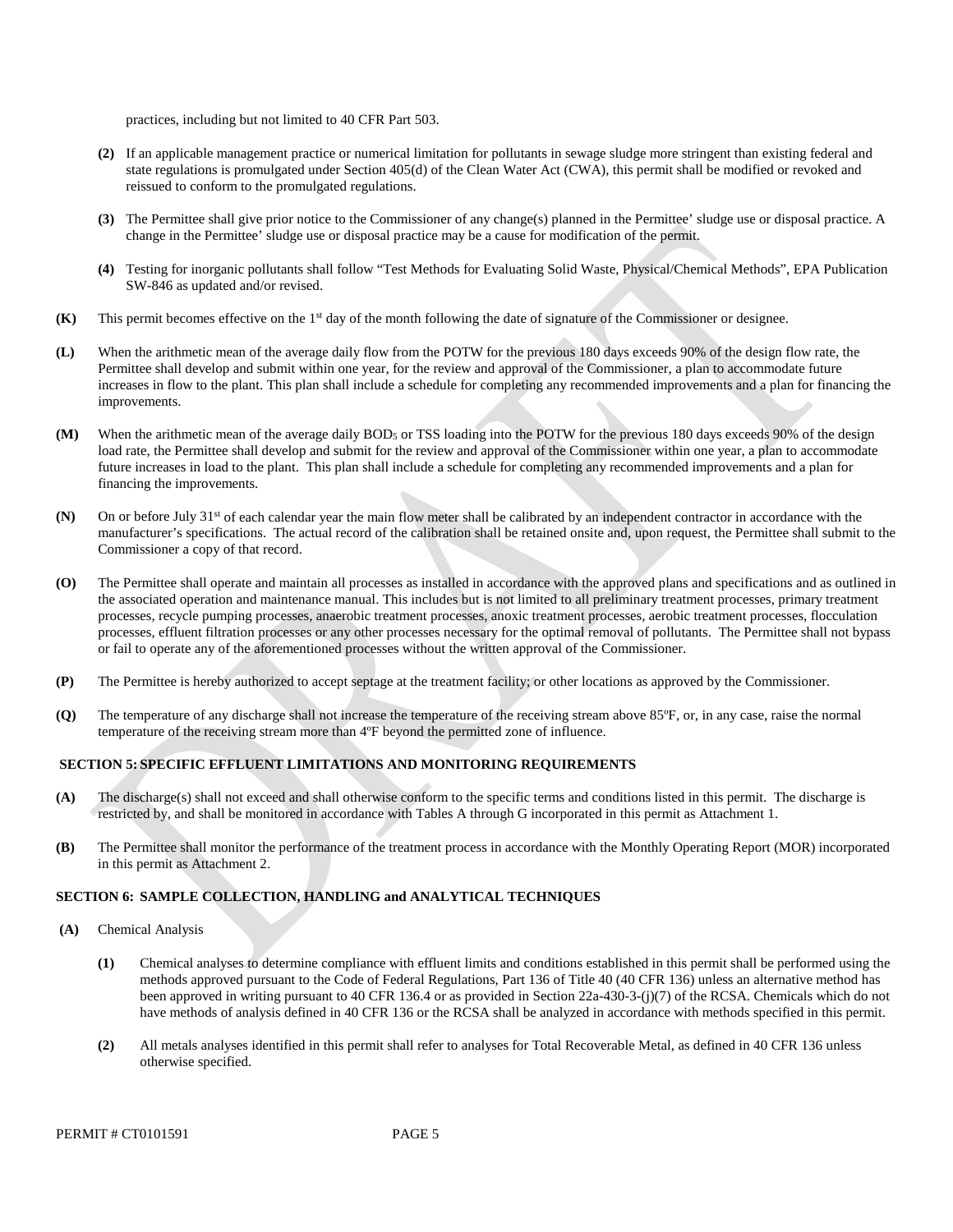- **(3)** Grab samples shall be taken during the period of the day when the peak hourly flow is normally experienced.
- **(4)** Samples collected for bacteriological examination shall be collected between the hours of 11 a.m. and 3 p.m. or at that time of day when the peak hourly flow is normally experienced. A chlorine residual sample must be taken at the same time and the results recorded.
- **(5)** The Minimum Levels specified below represent the concentrations at which quantification must be achieved and verified during the chemical analyses for the parameters identified in Attachment 1, Table C. Analyses for these parameters must include check standards within ten percent of the specified Minimum Level or calibration points equal to or less than the specified Minimum Level.

| Parameter      | <b>Minimum Level</b>  |
|----------------|-----------------------|
| Arsenic, Total | $0.005 \text{ mg/l}$  |
| Mercury, Total | $0.0002 \text{ mg}/1$ |

- **(6)** The value of each parameter for which monitoring is required under this permit shall be reported to the maximum level of accuracy and precision possible consistent with the requirements of this Section of the permit.
- **(7)** Effluent analyses for which quantification was verified during the analysis at or below the minimum levels specified in this Section and which indicate that a parameter was not detected shall be reported as "less than x" where 'x' is the numerical value equivalent to the analytical method detection limit for that analysis.
- **(8)** Results of effluent analyses which indicate that a parameter was not present at a concentration greater than or equal to the Minimum Level specified for that analysis shall be considered equivalent to zero  $(0.0)$  for purposes of determining compliance with effluent limitations or conditions specified in this permit.
- **(B)** Acute Aquatic Toxicity Test
	- **(1)** Samples for monitoring of Acute Aquatic Toxicity shall be collected and handled as prescribed in "Methods for Measuring the Acute Toxicity of Effluents and Receiving Waters to Freshwater and Marine Organisms" (EPA-821-R-02-012).
		- **(a)** Composite samples shall be chilled as they are collected. Grab samples shall be chilled immediately following collection. Samples shall be held at 0 - 6ºC until Acute Aquatic Toxicity testing is initiated.
		- **(b)** Effluent samples shall not be dechlorinated, filtered, or, modified in any way, prior to testing for Acute Aquatic Toxicity unless specifically approved in writing by the Commissioner for monitoring at this facility. Facilities with effluent dechlorination and/or filtration designed as part of the treatment process are not required to obtain approval from the Commissioner.
		- **(c)** Samples shall be taken prior to chlorination for Acute Aquatic Toxicity unless otherwise approved in writing by the Commissioner for monitoring at this facility.
		- **(d)** Chemical analyses of the parameters identified in Attachment 1, Table C shall be conducted on an aliquot of the same sample tested for Acute Aquatic Toxicity.
			- **(i)** At a minimum, pH, specific conductance, total alkalinity, total hardness, and total residual chlorine shall be measured in the effluent sample and, during Acute Aquatic Toxicity tests, in the highest concentration of the test and in the dilution (control) water at the beginning of the test and at test termination. If total residual chlorine is not detected at test initiation, it does not need to be measured at test termination. Dissolved oxygen, pH, and temperature shall be measured in the control and all test concentrations at the beginning of the test, daily thereafter, and at test termination.
		- **(e)** Tests for Acute Aquatic Toxicity shall be initiated within 36 hours of sample collection.
	- **(2)** Monitoring for Acute Aquatic Toxicity to determine compliance with the permit condition on Acute Aquatic Toxicity (invertebrate) shall be conducted for 48 hours utilizing neonatal (less than 24 hours old) *Daphnia pulex*.
	- **(3)** Monitoring for Acute Aquatic Toxicity to determine compliance with the permit condition on Acute Aquatic Toxicity (vertebrate) shall be conducted for 48 hours utilizing larval (1 to 14-day old with no more than 24 hours range in age) *Pimephales promelas*.
	- **(4)** Tests for Acute Aquatic Toxicity shall be conducted as prescribed for static non-renewal acute tests in "Methods for measuring the Acute Aquatic Toxicity of Effluents and Receiving Waters to Freshwater and Marine Organisms" (EPA/821-R-02-012), except as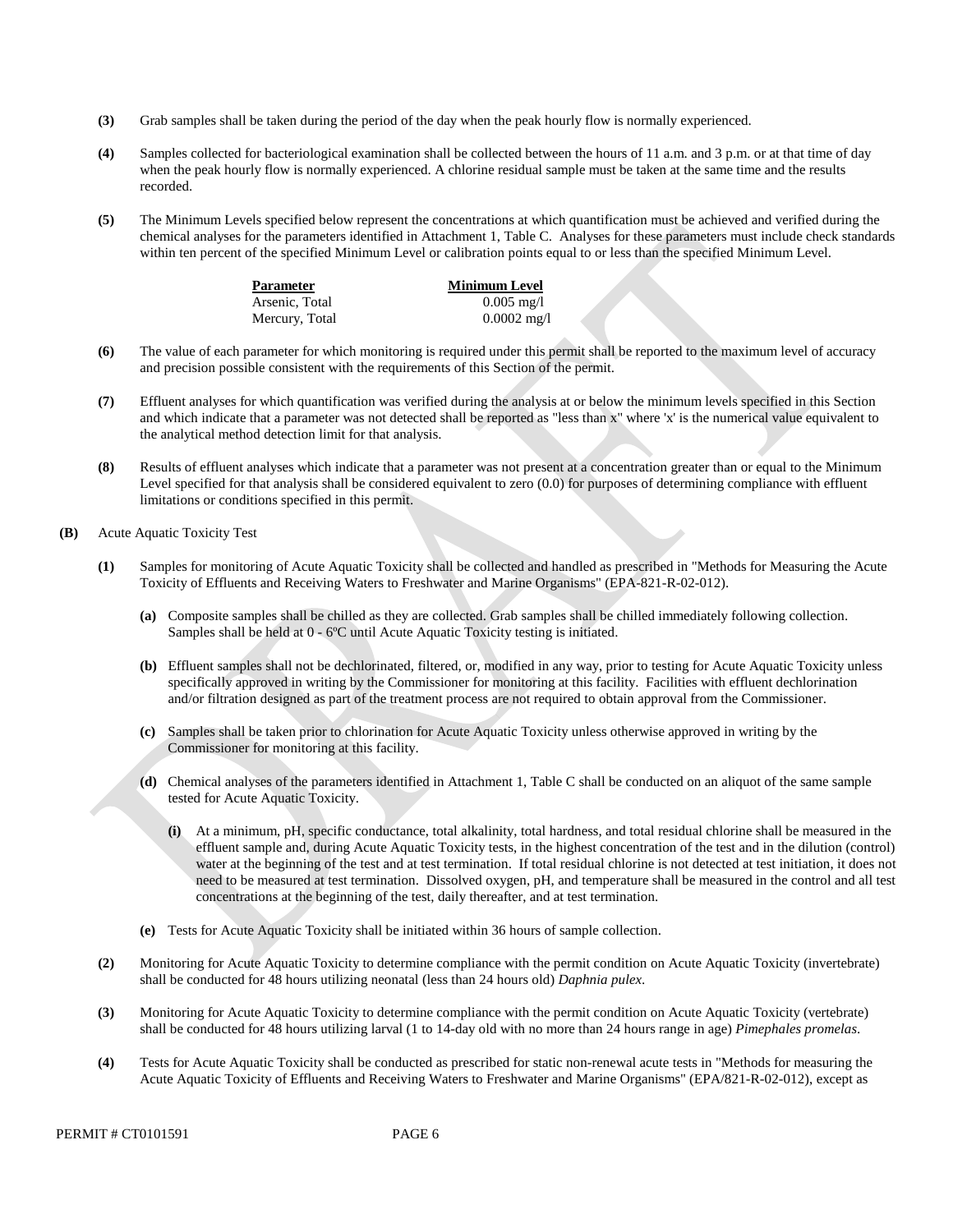specified below.

- **(a)** For Acute Aquatic Toxicity limits, and for monitoring only conditions, expressed as a NOAEL value, Pass/Fail (single concentration) tests shall be conducted at a specified Critical Test Concentration (CTC) equal to the Aquatic Toxicity limit, (100% in the case of monitoring only conditions), as prescribed in Section  $22a-430-3(j)(7)(A)(i)$  of the RCSA.
- **(b)** Organisms shall not be fed during the tests.
- **(c)** Synthetic freshwater prepared with deionized water adjusted to a hardness of 50±5 mg/L as CaCO3 shall be used as dilution water in the tests.
- **(d)** Copper nitrate shall be used as the reference toxicant.
- less than 90% survival in the effluent at the CTC (100%). **(5)** For monitoring only conditions, toxicity shall be demonstrated when the results of a valid pass/fail Acute Aquatic Toxicity indicates

#### **SECTION 7: RECORDING AND REPORTING REQUIREMENTS**

- **(A)** The Permittee and/or the Signatory Authority shall continue to report the results of chemical analyses and any aquatic toxicity test required above in Section 5 and the referenced Attachment 1 by electronic submission of DMRs under this permit to the Department using NetDMR in satisfaction of the DMR submission requirement of this permit. The report shall include a detailed explanation of any violations of the limitations specified. DMRs shall be submitted electronically to the Department no later than the 15th day of the month following the month in which samples are collected.
	- shall be recorded and maintained at the POTW**. (1)** For composite samples, from other than automatic samplers, the instantaneous flow and the time of each aliquot sample collection
- **(B)** Complete and accurate test data, including percent survival of test organisms in each replicate test chamber, LC<sub>50</sub> values and 95% confidence intervals for definitive test protocols, and all supporting chemical/physical measurements performed in association with any aquatic toxicity test, shall be entered on the Aquatic Toxicity Monitoring Report form (ATMR) and sent to the Bureau of Water Protection and Land Reuse at the address specified below by the  $15<sup>th</sup>$  day of the month following the month in which samples are collected:

ATTN: Municipal Wastewater Monitoring Coordinator Connecticut Department of Energy and Environmental Protection Bureau of Water Protection and Land Reuse Water Planning and Management Division 79 Elm Street Hartford, Connecticut 06106-5127

**(C)** The results of the process monitoring required above in Section 5 shall be entered on the Monthly Operating Report (MOR) form, included herein as Attachment 2, and reported to the Bureau of Water Protection and Land Reuse. The MOR report shall also be accompanied by a detailed explanation of any violations of the limitations specified. The MOR may be included as an attachment to the DMR in NetDMR or must be received at the address specified above in Section 7 (B) of this permit by the 15<sup>th</sup> day of the month following the month in which the data and samples are collected.

#### **SECTION 8: RECORDING AND REPORTING OF VIOLATIONS, ADDITIONAL TESTING REQUIREMENTS, BYPASSES, MECHANICAL FAILURES, AND MONITORING EQUIPMENT FAILURES**

- If any Acute Aquatic Toxicity sample analysis indicates toxicity, or that the test was invalid, an additional sample of the effluent shall be **(A)** collected and tested for Acute Aquatic Toxicity and associated chemical parameters, as described above in Section 5 and Section 6, and the results reported to the Bureau of Water Protection and Land Reuse (Attn: Aquatic Toxicity) via the ATMR form (see Section 7 (B)) within 30 days of the previous test. These test results shall also be reported on the next month's DMR report pursuant to Section 7 (A). The results of all toxicity tests and associated chemical parameters, valid and invalid, shall be reported.
- **(B)** If any two consecutive Acute Aquatic Toxicity test results or any three Acute Aquatic Toxicity test results in a twelve month period indicates toxicity**,** the Permittee shall immediately take all reasonable steps to eliminate toxicity wherever possible and shall submit a report, to the Bureau of Water Protection and Land Reuse (Attn: Aquatic Toxicity), for the review and written approval of the Commissioner in accordance with Section 22a-430-3(j)(10)(c) of the RCSA describing proposed steps to eliminate the toxic impact of the discharge on the receiving water body. Such a report shall include a proposed time schedule to accomplish toxicity reduction and the Permittee shall comply with any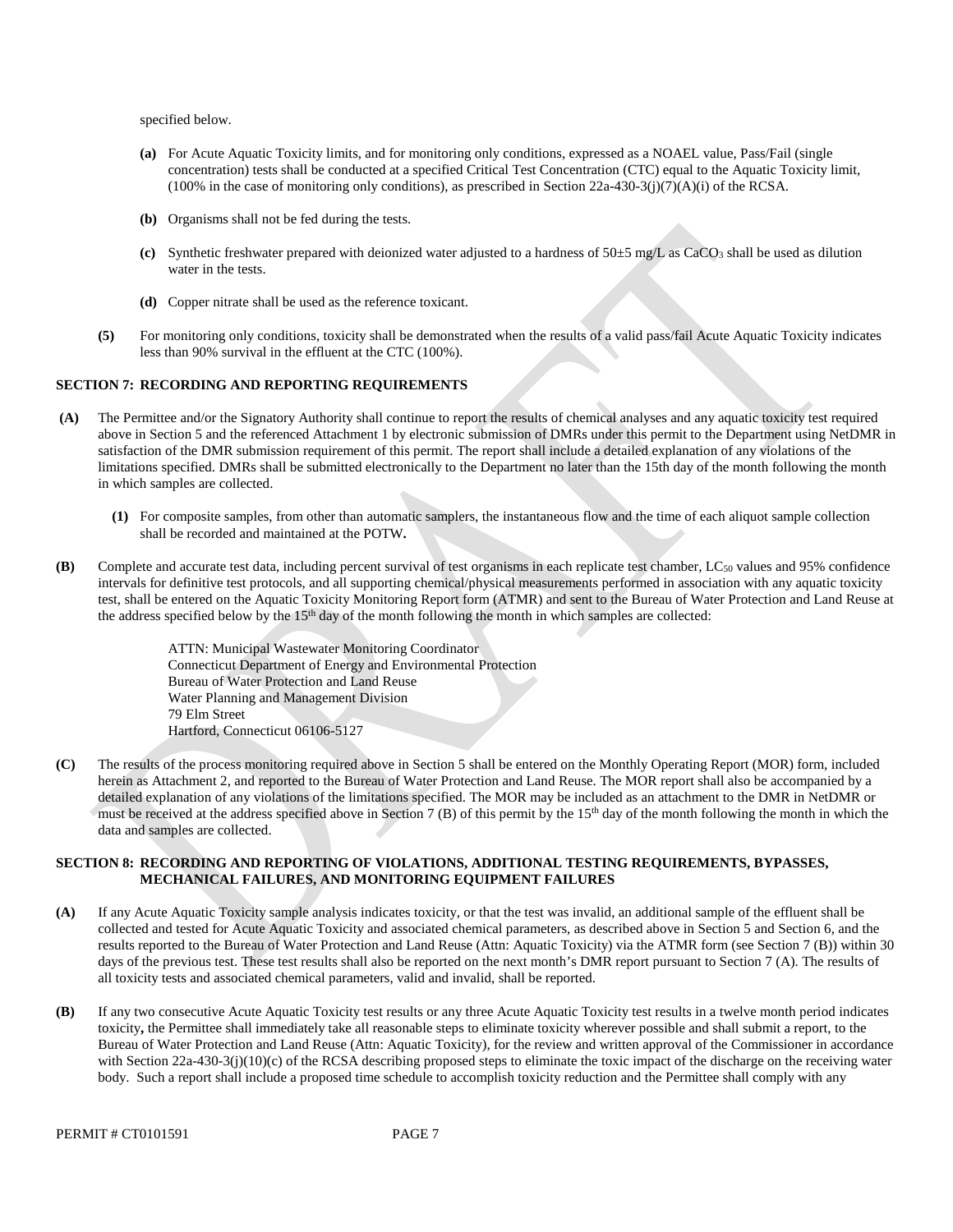schedule approved by the Commissioner.

- Sewage Right-to-Know Electronic Bypass Reporting **(C)**
	- **(1)** Section 22a-430-3(k) of the RCSA shall apply in all instances of bypass including a bypass of the treatment plant or a component of the sewage collection system planned during required maintenance. The Department of Energy and Environmental Protection, Bureau of Water Protection and Land Reuse, Water Planning and Management Division, Municipal Wastewater, the Department of Public Health, Water Supply Section and Recreation Section, and the local Director of Health shall be notified within 2 hours of the Permittee learning of the event via online reporting in a format approved by the Commissioner. A final incident report shall be submitted to the Department of Energy and Environmental Protection, Bureau of Water Protection and Land Reuse, Water Planning and Management Division, Municipal Wastewater within five days of the Permittee learning of each occurrence of a discharge or bypass of untreated or partially treated sewage via online reporting in a format approved by the Commissioner.

a. m. to 4:30 p.m. Monday through Friday) at (860) 424-3704 or after hours to the DEEP Emergency Response Unit at (860) 424-3338 and If the online reporting system is nonfunctional, then the Permittee shall notify DEEP via telephone during normal business hours (8:30 the Department of Public Health at (860) 509-8000 with the final incident report being submitted online.

- **(D)** Section 22a-430-3(j) 11 (D) of the RCSA shall apply in the event of any noncompliance with a maximum daily limit and/or any noncompliance that is greater than two times any permit limit. The Permittee shall notify in the same manner as in paragraph C (1) of this Section, the Department of Energy and Environmental Protection, Bureau of Water Protection and Land Reuse, Water Planning and Management Division, Municipal Wastewater Section except, if the online reporting system is nonfunctional and the noncompliance occurs outside normal working hours (8:30 a.m. to 4:30 p.m. Monday through Friday) the Permittee may wait to make the verbal report until 10:30 am of the next business day after learning of the noncompliance.
- next business day after learning of the failure. **(E)** Section 22a-430-3(j) 8 of the RCSA shall apply in all instances of monitoring equipment failures that prevent meeting the requirements in this permit. In the event of any such failure of the monitoring equipment including, but not limited to, loss of refrigeration for an autosampler or lab refrigerator or loss of flow proportion sampling ability, the Permittee shall notify in the same manner as in paragraph C (1) of this Section, the Department of Energy and Environmental Protection, Bureau of Water Protection and Land Reuse, Water Planning and Management Division, Municipal Wastewater Section except, if the online reporting system is nonfunctional and the failure occurs outside normal working hours (8:30 a.m. to 4:30 p.m. Monday through Friday) the Permittee may wait to make the verbal report until 10:30 am of the
- major component of the treatment facilities which the Permittee may have reason to believe would result in an effluent violation. **(F)** In addition to the reporting requirements contained in Section 22a-430-3(i), (j), and (k) of the Regulations of Connecticut State Agencies, the Permittee shall notify in the same manner as in paragraph C (1) of this Section, the Department of Energy and Environmental Protection, Bureau of Water Protection and Land Reuse, Water Planning and Management Division, Municipal Wastewater concerning the failure of any

This permit is hereby issued on

\_\_\_\_\_\_\_\_\_\_\_\_\_\_\_\_\_\_\_\_\_\_\_\_\_\_\_\_ Betsey Wingfield Bureau Chief Bureau of Water Protection and Land Reuse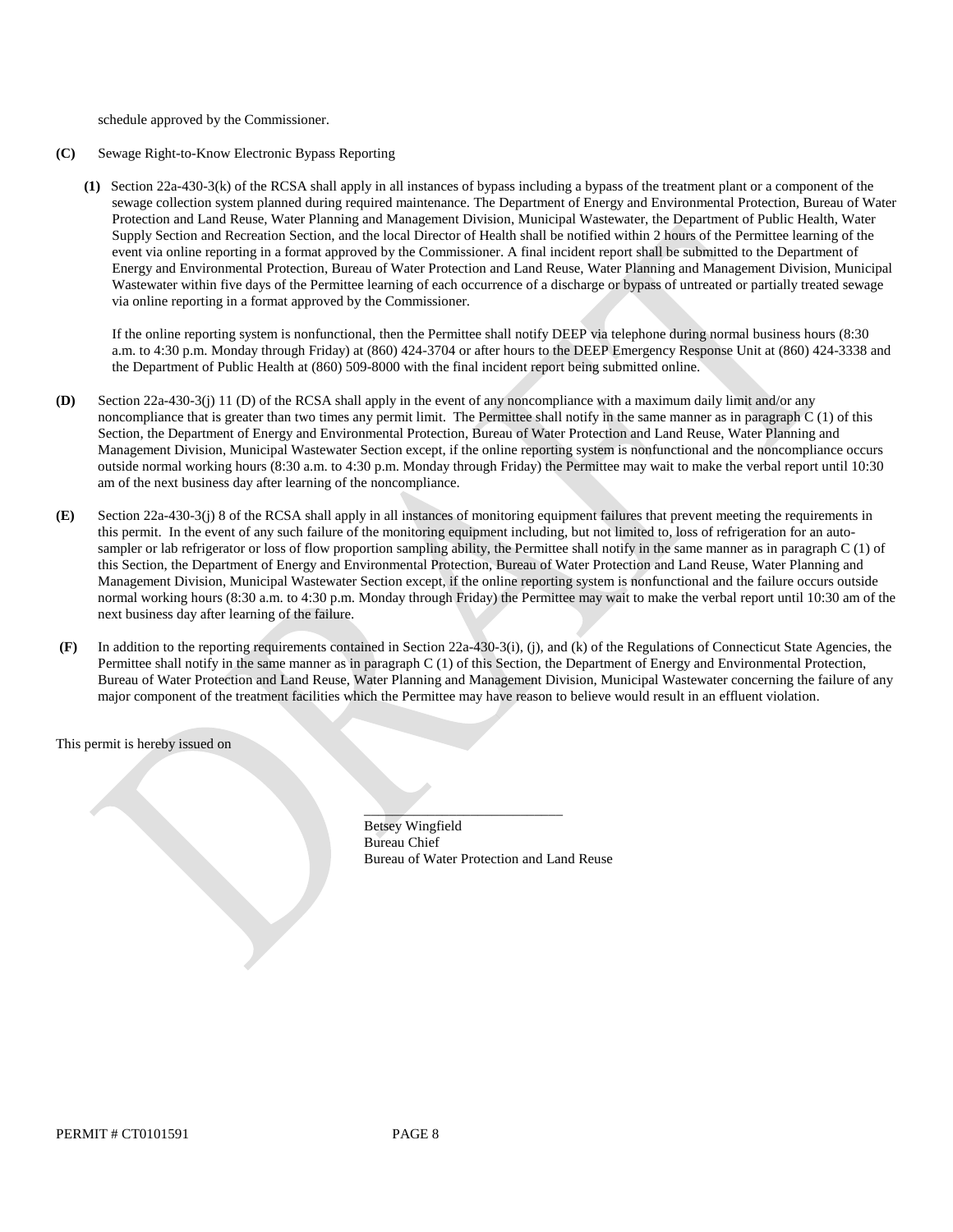# ATTACHMENT 1

Tables A through G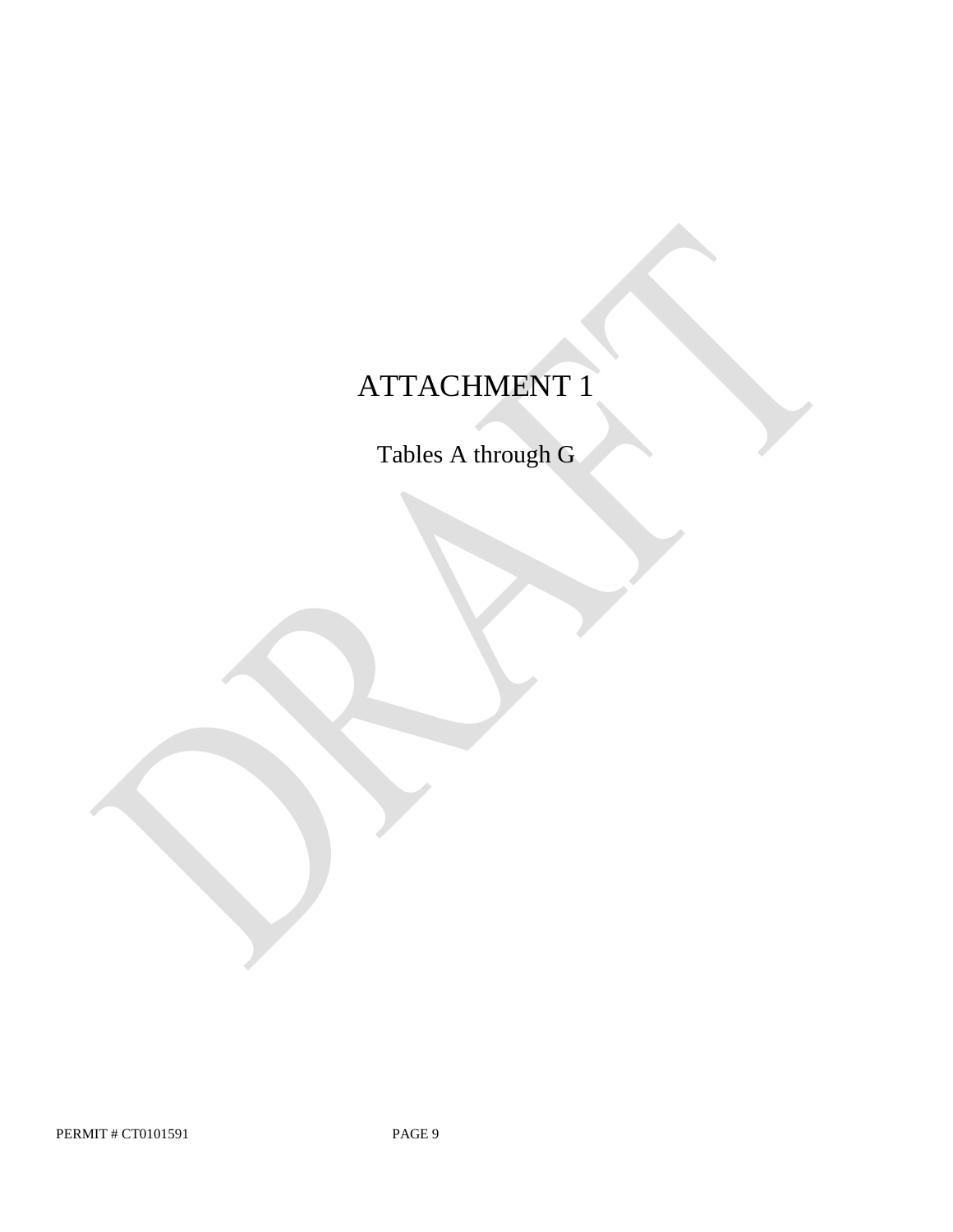# **TABLE A**

| Discharge Serial Number (DSN): 001-1                           |                       |                             |                                         |                                   | Monitoring Location: 1                                 |                                                                           |                                           |                              |                              |                                                                |
|----------------------------------------------------------------|-----------------------|-----------------------------|-----------------------------------------|-----------------------------------|--------------------------------------------------------|---------------------------------------------------------------------------|-------------------------------------------|------------------------------|------------------------------|----------------------------------------------------------------|
| <b>Wastewater Description: Sanitary Sewage</b>                 |                       |                             |                                         |                                   |                                                        |                                                                           |                                           |                              |                              |                                                                |
| Monitoring Location Description: Final Effluent                |                       |                             |                                         |                                   |                                                        |                                                                           |                                           |                              |                              |                                                                |
| Allocated Zone of Influence (ZOI): 325 cfs                     |                       |                             |                                         |                                   | In-stream Waste Concentration (IWC): 1.0 % (allocated) |                                                                           |                                           |                              |                              |                                                                |
|                                                                |                       |                             |                                         | <b>FLOW/TIME BASED MONITORING</b> |                                                        |                                                                           | <b>INSTANTANEOUS</b><br><b>MONITORING</b> |                              | <b>REPORT</b><br><b>FORM</b> | <b>Minimum</b><br>Level<br>Analysis<br><b>See</b><br>Section 6 |
| <b>PARAMETER</b>                                               | <b>Units</b>          | Average<br>Monthly<br>Limit | <b>Maximum</b><br><b>Daily</b><br>Limit | <b>Sample</b><br>Freq.            | <b>Sample</b><br>type                                  | <b>Instantaneous</b><br>Limit or<br><b>Required</b><br>Range <sup>3</sup> | <b>Sample</b><br>Freq.                    | <b>Sample</b><br><b>Type</b> |                              |                                                                |
| Alkalinity                                                     | mg/1                  | <b>NA</b>                   | <b>NA</b>                               | <b>NR</b>                         | NA                                                     | ------                                                                    | Monthly                                   | Grab                         | <b>MOR</b>                   |                                                                |
| Biochemical Oxygen Demand $(5 \text{ day})^1$ , See remark (B) | mg/1                  | 30                          | 50                                      | $3$ /week                         | Daily Composite                                        | <b>NA</b>                                                                 | <b>NR</b>                                 | <b>NA</b>                    | <b>DMR/MOR</b>               |                                                                |
| Chlorine, Total Residual,                                      |                       |                             |                                         |                                   |                                                        |                                                                           |                                           |                              |                              |                                                                |
| May 1st through September 30th                                 | mg/1                  | NA                          | <b>NA</b>                               | NR                                | NA                                                     | $0.2 - 1.5$                                                               | 4/ Work Day                               | Grab                         | <b>DMR/MOR</b>               |                                                                |
| October 1 <sup>st</sup> through April 30 <sup>th</sup>         |                       |                             |                                         |                                   |                                                        | 1.5                                                                       |                                           |                              | <b>DMR/MOR</b>               |                                                                |
| Escherichia coli, , see remark (A)                             | Colonies<br>per100 ml | <b>NA</b>                   | <b>NA</b>                               | <b>NR</b>                         | NA                                                     | 410                                                                       | $3$ /week                                 | Grab                         | <b>DMR/MOR</b>               |                                                                |
| Flow                                                           | <b>MGD</b>            | ------                      | ------                                  | $\text{Continuous}^2$             | <b>Average Daily</b><br>Flow                           | NA                                                                        | NR                                        | NA                           | <b>DMR/MOR</b>               |                                                                |
| Nitrogen, Ammonia (total as Nitrogen)                          | mg/1                  | NA                          | ------                                  | Monthly                           | Daily Composite                                        | <b>NA</b>                                                                 | NR                                        | NA                           | <b>MOR</b>                   |                                                                |
| Nitrogen, Nitrate (total as N)                                 | mg/l                  | NA                          | ------                                  | Monthly                           | Daily Composite                                        | NA                                                                        | NR                                        | NA                           | <b>MOR</b>                   |                                                                |
| Nitrogen, Nitrite (total as N)                                 | mg/1                  | <b>NA</b>                   | ------                                  | Monthly                           | Daily Composite                                        | <b>NA</b>                                                                 | <b>NR</b>                                 | NA                           | <b>MOR</b>                   |                                                                |
| Nitrogen, Total Kjeldahl                                       | mg/1                  | <b>NA</b>                   | ------                                  | Monthly                           | Daily Composite                                        | <b>NA</b>                                                                 | NR                                        | <b>NA</b>                    | <b>MOR</b>                   |                                                                |
| Nitrogen, Total                                                | mg/1                  | <b>NA</b>                   | ------                                  | Monthly                           | Daily Composite                                        | <b>NA</b>                                                                 | <b>NR</b>                                 | NA                           | <b>MOR</b>                   |                                                                |
| Nitrogen, Total                                                | lbs/day               | NA                          | ------                                  | Monthly                           | Daily Composite                                        | <b>NA</b>                                                                 | <b>NR</b>                                 | <b>NA</b>                    | <b>MOR</b>                   |                                                                |
| Oxygen, Dissolved                                              | mg/1                  | NA                          | <b>NA</b>                               | NR                                | NA                                                     | ------                                                                    | Work Day                                  | Grab                         | <b>MOR</b>                   |                                                                |
| pH                                                             | S.U.                  | NA                          | NA                                      | NR                                | NA                                                     | $6 - 9$                                                                   | Work Day                                  | Grab                         | <b>DMR/MOR</b>               |                                                                |
| Phosphate, Ortho                                               | mg/1                  | <b>NA</b>                   | ------                                  | Monthly                           | Daily Composite                                        | NA                                                                        | $\rm NR$                                  | NA                           | <b>MOR</b>                   |                                                                |
| Phosphorus, Total                                              | mg/1                  | NA                          | ------                                  | Monthly                           | Daily Composite                                        | <b>NA</b>                                                                 | <b>NR</b>                                 | NA                           | <b>DMR/MOR</b>               |                                                                |
| Solids, Settleable                                             | ml/l                  | <b>NA</b>                   | NA                                      | <b>NR</b>                         | <b>NA</b>                                              | ------                                                                    | Work Day                                  | Grab                         | <b>MOR</b>                   |                                                                |
| Solids, Total Suspended <sup>1</sup> , See remark (B)          | mg/1                  | 30                          | 50                                      | $3$ /week                         | Daily Composite                                        | <b>NA</b>                                                                 | <b>NA</b>                                 | <b>NA</b>                    | <b>DMR/MOR</b>               |                                                                |
|                                                                |                       |                             |                                         |                                   |                                                        |                                                                           |                                           |                              |                              |                                                                |

PERMIT # CT0101591 PAGE 10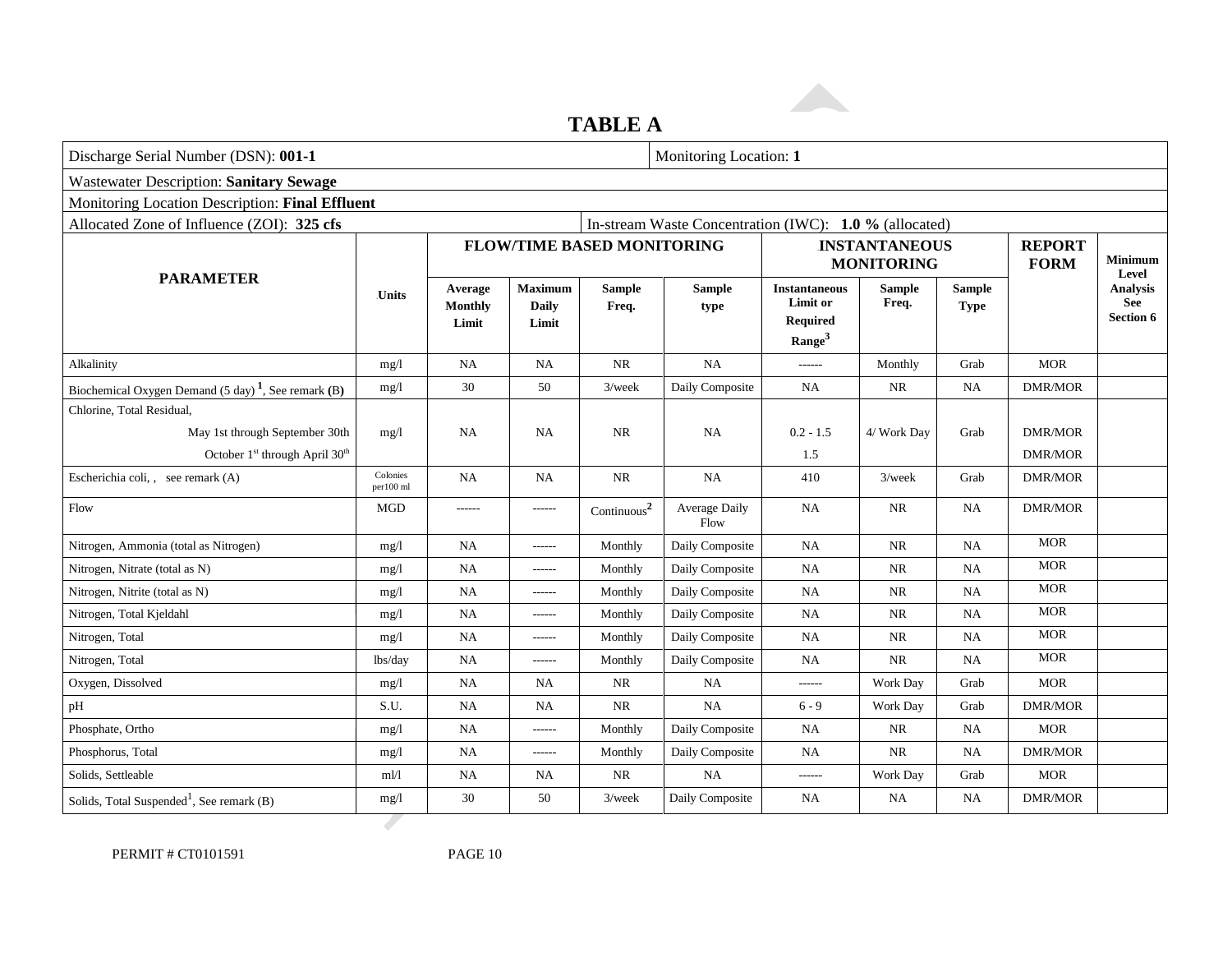| Temperature                                                                                                                                                                                                                                                                                                                                    | °F         | <b>NA</b> | <b>NA</b> | <b>NR</b> | <b>NA</b> | ------- | Work Day | Grab | <b>MOR</b> |  |
|------------------------------------------------------------------------------------------------------------------------------------------------------------------------------------------------------------------------------------------------------------------------------------------------------------------------------------------------|------------|-----------|-----------|-----------|-----------|---------|----------|------|------------|--|
| Turbidity                                                                                                                                                                                                                                                                                                                                      | <b>NTU</b> | <b>NA</b> | <b>NA</b> | <b>NR</b> | <b>NA</b> | ------  | Work Day | Grab | <b>MOR</b> |  |
| <b>TABLE A - CONDITIONS</b>                                                                                                                                                                                                                                                                                                                    |            |           |           |           |           |         |          |      |            |  |
| <b>Footnotes:</b>                                                                                                                                                                                                                                                                                                                              |            |           |           |           |           |         |          |      |            |  |
| <sup>1</sup> The discharge shall not exceed an average monthly $30 \text{ mg/l}$ or a maximum daily $50 \text{ mg/l}$ for BOD and TSS.                                                                                                                                                                                                         |            |           |           |           |           |         |          |      |            |  |
| <sup>2</sup> The Permittee shall record and report on the monthly operating report the minimum, maximum and total flow for each day of discharge and the average daily flow for each sampling month. The Permittee shall<br>report, on the discharge monitoring report, the average daily flow and maximum daily flow for each sampling month. |            |           |           |           |           |         |          |      |            |  |
| <sup>5</sup> The instantaneous limit in this column is a maximum limit.                                                                                                                                                                                                                                                                        |            |           |           |           |           |         |          |      |            |  |
| <b>Remarks:</b><br>(A) The geometric mean of the Escherichia coli bacteria values for the effluent samples collected in a period of a calendar month during the period from May 1 <sup>st</sup> through September 30 <sup>th</sup> shall not exceed 126 per<br>100 milliliters.                                                                |            |           |           |           |           |         |          |      |            |  |

(B) The Average Weekly discharge Limitation for BOD<sub>5</sub> and Total Suspended Solids shall be 1.5 times the Average Monthly Limit listed above.

PERMIT # CT0101591 PAGE 11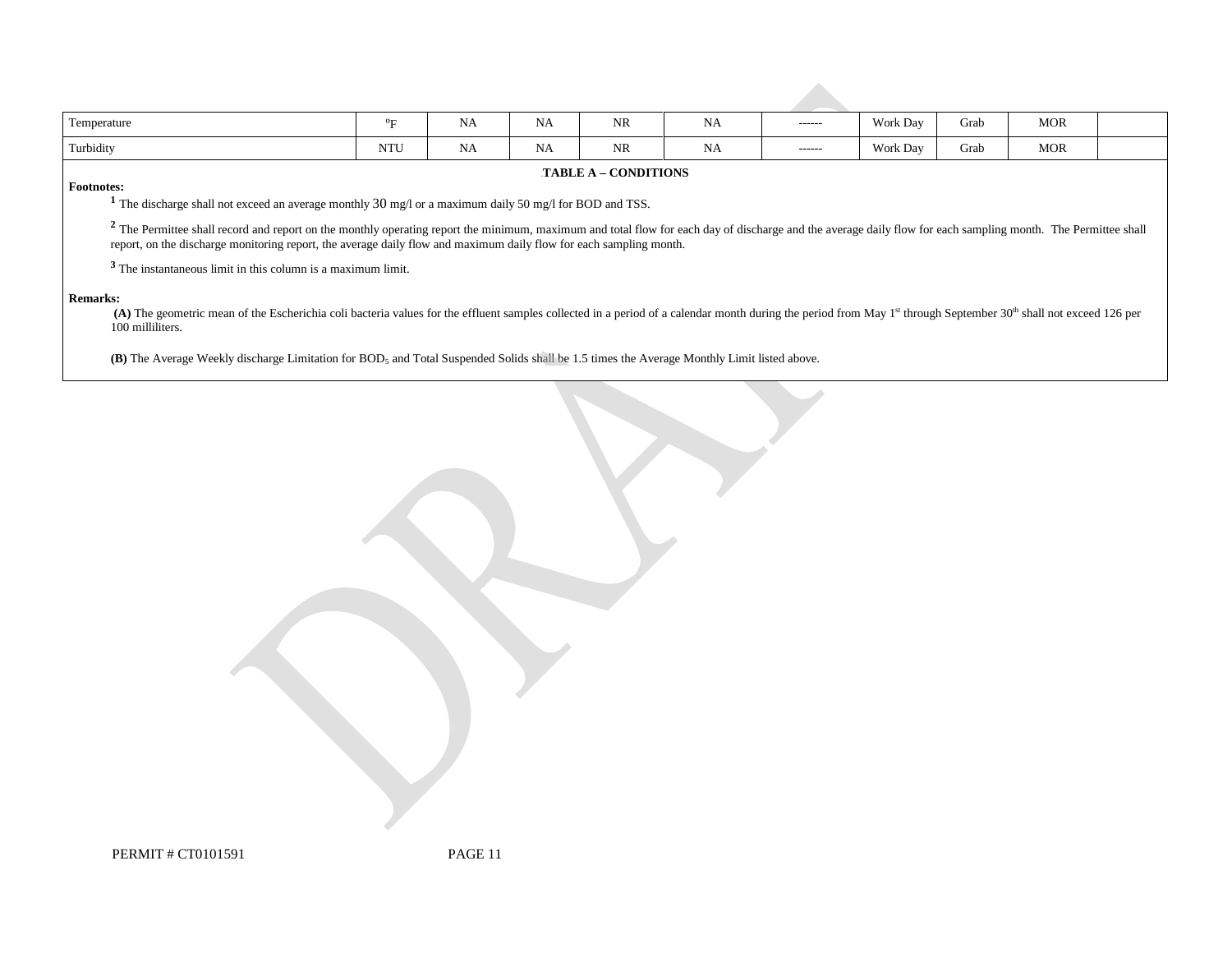### **TABLE B**

| Discharge Serial Number (DSN): 001-1                                                                                                                                                                                                                                                                                                                                                                           |                    |  |                                             | Monitoring Location: K                                 |                         |                              |
|----------------------------------------------------------------------------------------------------------------------------------------------------------------------------------------------------------------------------------------------------------------------------------------------------------------------------------------------------------------------------------------------------------------|--------------------|--|---------------------------------------------|--------------------------------------------------------|-------------------------|------------------------------|
| <b>Wastewater Description: Sanitary Sewage</b>                                                                                                                                                                                                                                                                                                                                                                 |                    |  |                                             |                                                        |                         |                              |
| Monitoring Location Description: Final Effluent                                                                                                                                                                                                                                                                                                                                                                |                    |  |                                             |                                                        |                         |                              |
| Allocated Zone of Influence (ZOI): 325 cfs                                                                                                                                                                                                                                                                                                                                                                     |                    |  |                                             | In-stream Waste Concentration (IWC): 1.0 % (allocated) |                         |                              |
|                                                                                                                                                                                                                                                                                                                                                                                                                |                    |  |                                             | <b>FLOW/TIME BASED MONITORING</b>                      |                         | <b>REPORT</b><br><b>FORM</b> |
| <b>PARAMETER</b>                                                                                                                                                                                                                                                                                                                                                                                               | <b>Units</b>       |  | Average<br><b>Monthly</b><br><b>Minimum</b> | <b>Sample</b><br>Freq.                                 | <b>Sample</b><br>type   |                              |
| Biochemical Oxygen Demand (5 day) Percent Removal <sup>1</sup>                                                                                                                                                                                                                                                                                                                                                 | $%$ of<br>Influent |  | 85                                          | 3/week                                                 | Calculated <sup>2</sup> | <b>DMR</b>                   |
| Solids, Total Suspended Percent Removal <sup>1</sup>                                                                                                                                                                                                                                                                                                                                                           | $%$ of<br>Influent |  | 85                                          | 3/week                                                 | Calculated <sup>2</sup> | <b>DMR</b>                   |
| <b>TABLE B - CONDITIONS</b><br><b>Footnotes:</b><br><sup>1</sup> The discharge shall be less than or equal to 15% of the average monthly influent BOD <sub>5</sub> and total suspended solids (Table E, Monitoring Location<br>$\mathbf{G}$ ).<br>Inf.BOD or TSS-Effluent BOD or TSS X 100<br>$2$ Calculated based on the average monthly results described in Table A. Removal efficiency =<br>Inf.BOD or TSS |                    |  |                                             |                                                        |                         |                              |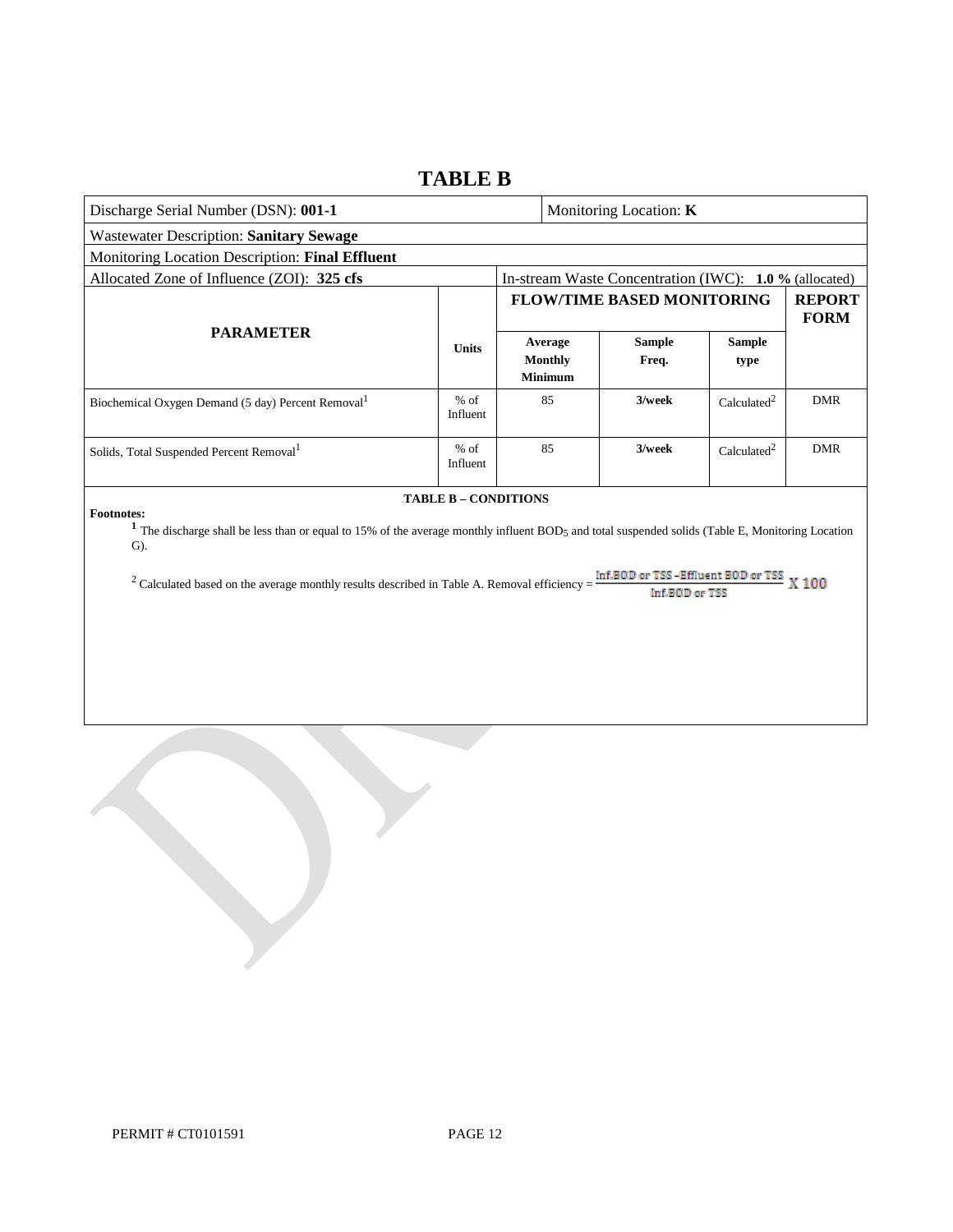| Discharge Serial Number (DSN): 001-1                                  |               | Monitoring Location: T                  |                                     |                                                        |                          |                                                                 |
|-----------------------------------------------------------------------|---------------|-----------------------------------------|-------------------------------------|--------------------------------------------------------|--------------------------|-----------------------------------------------------------------|
| Wastewater Description: Sanitary Sewage                               |               |                                         |                                     |                                                        |                          |                                                                 |
| Monitoring Location Description: Final Effluent prior to Chlorination |               |                                         |                                     |                                                        |                          |                                                                 |
| Allocated Zone of Influence (ZOI): 325 cfs                            |               |                                         |                                     | In-stream Waste Concentration (IWC): 1.0 % (allocated) |                          |                                                                 |
| <b>PARAMETER</b>                                                      | <b>Units</b>  | <b>Maximum</b><br><b>Daily</b><br>Limit | <b>Sampling</b><br><b>Frequency</b> | Sample<br><b>Type</b>                                  | <b>Reporting</b><br>form | <b>Minimum</b><br><b>Level Analysis</b><br><b>See Section 6</b> |
| Aluminum, Total                                                       | mg/1          | ------                                  | <b>Ouarterly</b>                    | Daily Composite                                        | <b>ATMR/DMR</b>          |                                                                 |
| Antimony, Total                                                       | mg/1          | ------                                  | <b>Ouarterly</b>                    | Daily Composite                                        | ATMR/DMR                 |                                                                 |
| NOAEL Static 48Hr Acute D. Pulex <sup>1</sup>                         | %<br>survival | ------                                  | Quarterly                           | Daily Composite                                        | <b>ATMR/DMR</b>          |                                                                 |
| NOAEL Static 48Hr Acute Pimephales <sup>1</sup>                       | %<br>survival |                                         | <b>Quarterly</b>                    | Daily Composite                                        | <b>ATMR/DMR</b>          |                                                                 |
| Arsenic, Total                                                        | mg/1          |                                         | Quarterly                           | Daily Composite                                        | <b>ATMR/DMR</b>          | $\frac{d\mathbf{r}}{d\mathbf{r}}$                               |
| Beryllium, Total                                                      | mg/1          |                                         | Quarterly                           | Daily Composite                                        | <b>ATMR/DMR</b>          |                                                                 |
| BOD <sub>5</sub>                                                      | mg/1          | ------                                  | Quarterly                           | Daily Composite                                        | <b>ATMR/DMR</b>          |                                                                 |
| Cadmium, Total                                                        | mg/1          | ------                                  | Quarterly                           | Daily Composite                                        | <b>ATMR/DMR</b>          |                                                                 |
| Chromium, Hexavalent                                                  | mg/1          | ------                                  | Quarterly                           | Daily Composite                                        | <b>ATMR/DMR</b>          |                                                                 |
| Chromium, Total                                                       | mg/1          | ------                                  | Quarterly                           | Daily Composite                                        | <b>ATMR/DMR</b>          |                                                                 |
| Chlorine, Total Residual                                              | mg/1          | ------                                  | Quarterly                           | Daily Composite                                        | <b>ATMR/DMR</b>          |                                                                 |
| Copper, Total                                                         | mg/1          | ------                                  | Quarterly                           | Daily Composite                                        | <b>ATMR/DMR</b>          |                                                                 |
| Cyanide, Amenable                                                     | mg/1          | ------                                  | Quarterly                           | Daily Composite                                        | <b>ATMR/DMR</b>          |                                                                 |
| Cyanide, Total                                                        | mg/1          | ------                                  | Quarterly                           | Daily Composite                                        | <b>ATMR/DMR</b>          |                                                                 |
| Iron, Total                                                           | mg/1          | ------                                  | Quarterly                           | Daily Composite                                        | <b>ATMR/DMR</b>          |                                                                 |
| Lead, Total                                                           | mg/1          | ------                                  | Quarterly                           | Daily Composite                                        | <b>ATMR/DMR</b>          |                                                                 |
| Mercury, Total                                                        | mg/1          | ------                                  | Quarterly                           | Daily Composite                                        | <b>ATMR/DMR</b>          | *                                                               |
| Nickel, Total                                                         | mg/1          | ------                                  | Quarterly                           | Daily Composite                                        | <b>ATMR/DMR</b>          |                                                                 |
| Nitrogen, Ammonia (total as N)                                        | mg/1          | ------                                  | Quarterly                           | Daily Composite                                        | <b>ATMR/DMR</b>          |                                                                 |
| Nitrogen, Nitrate, (total as N)                                       | mg/1          | ------                                  | Quarterly                           | Daily Composite                                        | <b>ATMR/DMR</b>          |                                                                 |
| Nitrogen, Nitrite, (total as N)                                       | mg/1          | ------                                  | Quarterly                           | Daily Composite                                        | <b>ATMR/DMR</b>          |                                                                 |
| Phenols, Total                                                        | mg/1          | ------                                  | Quarterly                           | Daily Composite                                        | <b>ATMR/DMR</b>          |                                                                 |
| Phosphorus, Total                                                     | mg/1          | ------                                  | Quarterly                           | Daily Composite                                        | <b>ATMR/DMR</b>          |                                                                 |
| Selenium, Total                                                       | mg/l          | ------                                  | Quarterly                           | Daily Composite                                        | <b>ATMR/DMR</b>          |                                                                 |
| Silver, Total                                                         | mg/1          | ------                                  | Quarterly                           | Daily Composite                                        | <b>ATMR/DMR</b>          |                                                                 |
| Suspended Solids, Total                                               | mg/l          | ------                                  | Quarterly                           | Daily Composite                                        | <b>ATMR/DMR</b>          |                                                                 |
| Thallium, Total                                                       | mg/1          | ------                                  | Quarterly                           | Daily Composite                                        | <b>ATMR/DMR</b>          |                                                                 |
| Zinc, Total                                                           | mg/1          | ------                                  | Quarterly                           | Daily Composite                                        | <b>ATMR/DMR</b>          |                                                                 |

# **TABLE C**

**TABLE C - CONDITIONS** 

Remarks: <sup>1</sup>The results of the Toxicity Tests are recorded in % survival. The Permittee shall report % survival on the DMR based on criteria in Section 6(B) of this permit.

ATMR – Aquatic Toxicity Monitoring Report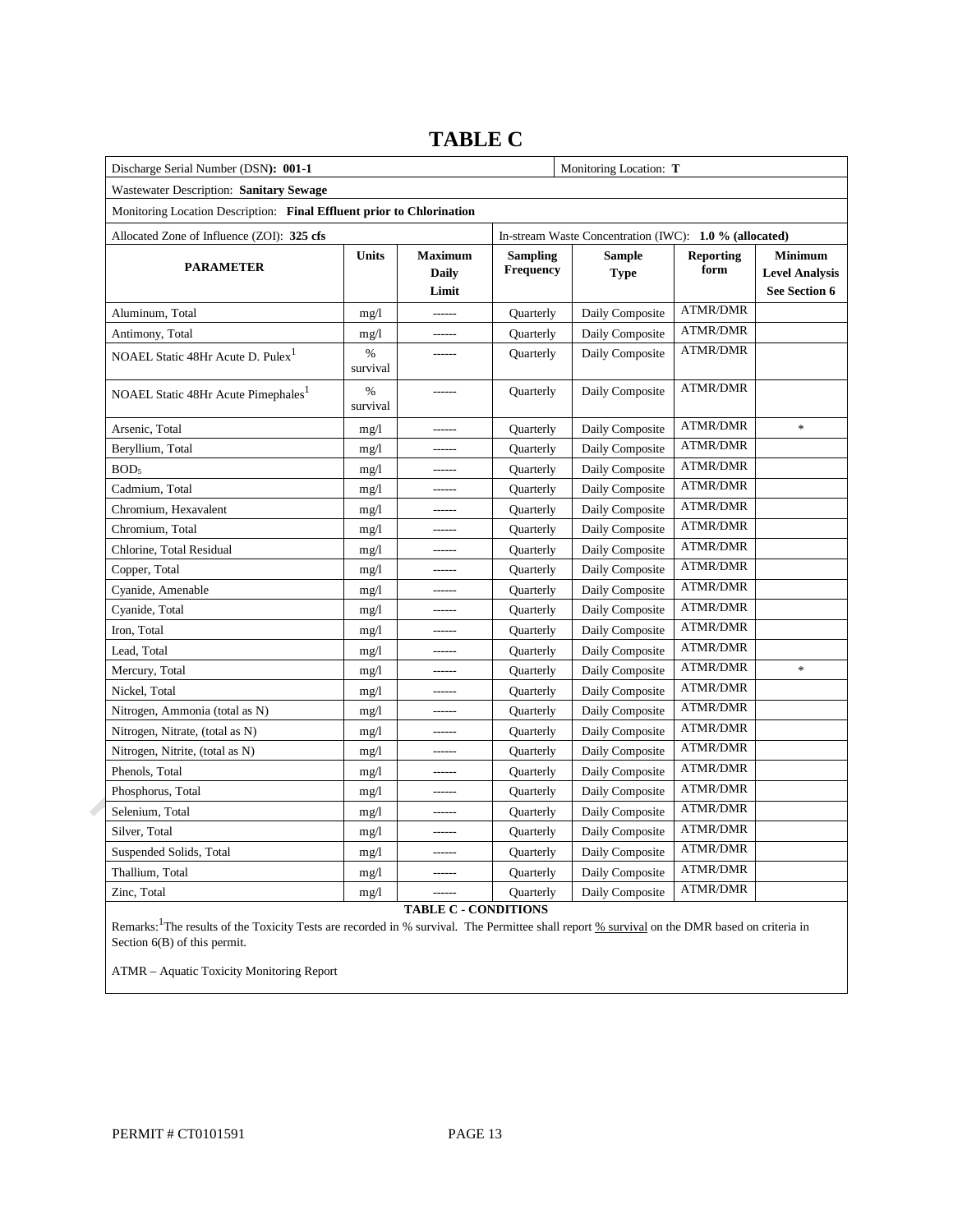## 14B**TABLE D**

| Discharge Serial Number: 001-1                      |                             | Monitoring Location: N |                  |                                 |                  |  |  |
|-----------------------------------------------------|-----------------------------|------------------------|------------------|---------------------------------|------------------|--|--|
| Wastewater Description: Activated Sludge            |                             |                        |                  |                                 |                  |  |  |
| Monitoring Location Description: Each Aeration Unit |                             |                        |                  |                                 |                  |  |  |
|                                                     | <b>REPORTING FORMAT</b>     |                        |                  | <b>INSTANTANEOUS MONITORING</b> | <b>REPORTING</b> |  |  |
| <b>PARAMETER</b>                                    |                             |                        | Sample Frequency | Sample Type                     | <b>FORM</b>      |  |  |
| Oxygen, Dissolved                                   | High & low for each WorkDay |                        | 4/WorkDay        | Grab                            | <b>MOR</b>       |  |  |
| Sludge Volume Index                                 | WorkDay                     |                        | WorkDay          | Grab                            | <b>MOR</b>       |  |  |
| Mixed Liquor Suspended Solids                       | WorkDay                     |                        | WorkDay          | Grab                            | <b>MOR</b>       |  |  |

## 15B**TABLE E**

| Discharge Serial Number: 001-1            |              | Monitoring Location: G                |                                   |                                             |                                           |                       |                                 |  |
|-------------------------------------------|--------------|---------------------------------------|-----------------------------------|---------------------------------------------|-------------------------------------------|-----------------------|---------------------------------|--|
| Wastewater Description: Sanitary Sewage   |              |                                       |                                   |                                             |                                           |                       |                                 |  |
| Monitoring Location Description: Influent |              |                                       |                                   |                                             |                                           |                       |                                 |  |
| <b>PARAMETER</b><br><b>Units</b>          |              | <b>DMR REPORTING</b><br><b>FORMAT</b> |                                   | <b>FLOW/TIME BASED</b><br><b>MONITORING</b> | <b>INSTANTANEOUS</b><br><b>MONITORING</b> |                       | <b>REPORTING</b><br><b>FORM</b> |  |
|                                           |              |                                       | <b>Sample</b><br><b>Frequency</b> | Sample<br><b>Type</b>                       | Sample<br><b>Frequency</b>                | Sample<br><b>Type</b> |                                 |  |
| Biochemical Oxygen Demand (5 day)         | mg/l         | Monthly average                       | $3$ /week                         | Daily Composite                             | NA                                        | <b>NA</b>             | DMR/MOR                         |  |
| Nitrogen, Ammonia (total as N)            | mg/l         |                                       | Monthly                           | Daily Composite                             | NA                                        | <b>NA</b>             | <b>MOR</b>                      |  |
| Nitrogen, Nitrate (total as N)            | mg/1         |                                       | Monthly                           | Daily Composite                             | NA                                        | NA                    | <b>MOR</b>                      |  |
| Nitrogen, Nitrite (total as N)            | mg/l         |                                       | Monthly                           | Daily Composite                             | NA                                        | <b>NA</b>             | <b>MOR</b>                      |  |
| Nitrogen, Total Kjeldahl                  | mg/1         |                                       | Monthly                           | Daily Composite                             | NA                                        | <b>NA</b>             | <b>MOR</b>                      |  |
| Nitrogen, Total                           | mg/1         |                                       | Monthly                           | Daily Composite                             | NA                                        | <b>NA</b>             | <b>MOR</b>                      |  |
| Phosphate, Ortho                          | mg/l         |                                       | Monthly                           | Daily Composite                             | <b>NA</b>                                 | <b>NA</b>             | <b>MOR</b>                      |  |
| Phosphorus, Total                         | mg/l         |                                       | Monthly                           | Daily Composite                             | NA                                        | <b>NA</b>             | <b>MOR</b>                      |  |
| pH                                        | S.U.         |                                       | <b>NA</b>                         | <b>NA</b>                                   | Work Day                                  | Grab                  | <b>MOR</b>                      |  |
| Solids, Total Suspended                   | mg/l         | Monthly average                       | $3$ /week                         | Daily Composite                             | NA                                        | <b>NA</b>             | DMR/MOR                         |  |
| Temperature                               | $\mathrm{P}$ |                                       | <b>NA</b>                         | NA                                          | Work Day                                  | Grab                  | <b>MOR</b>                      |  |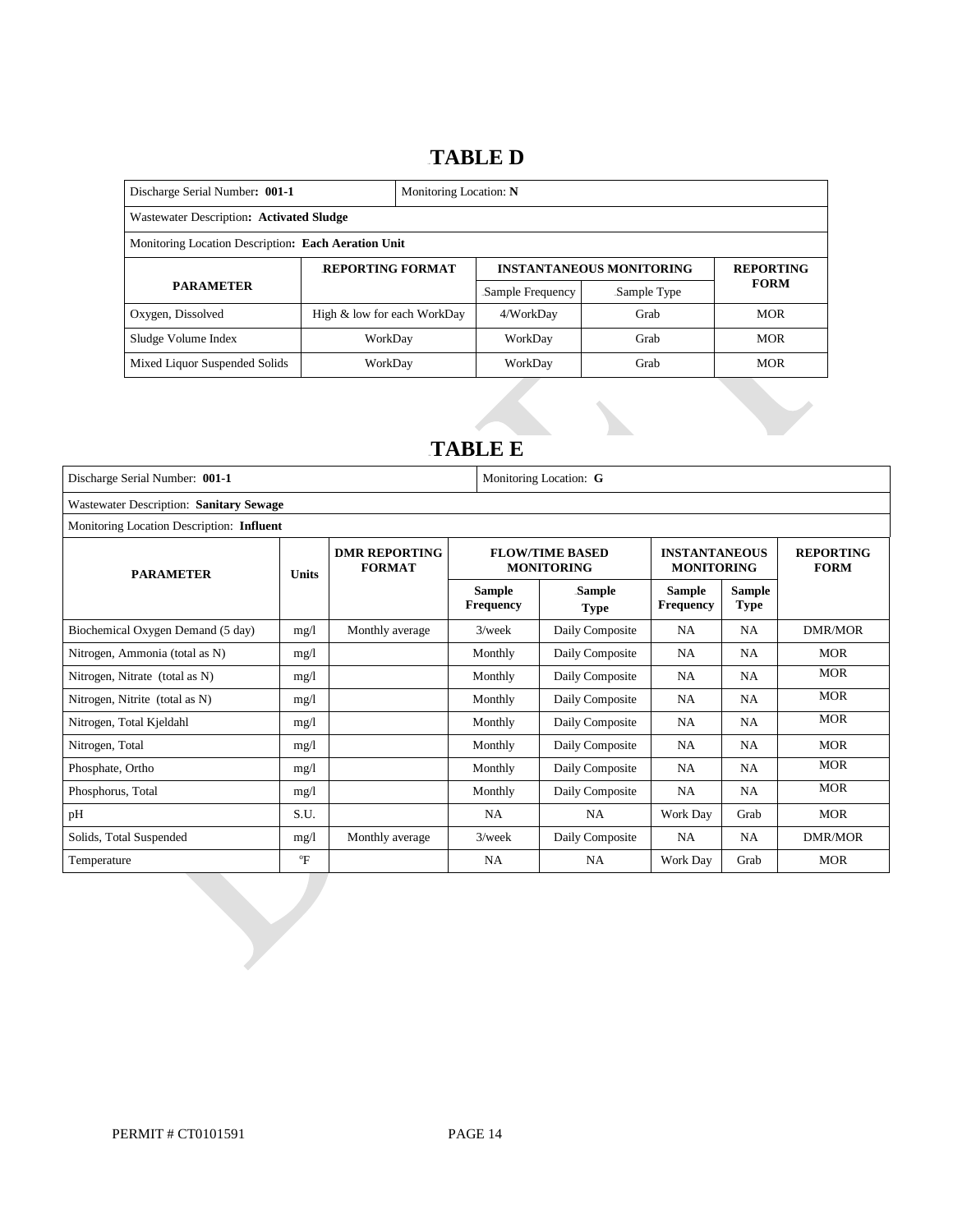## **TABLE F**

| Monitoring Location: P<br>Discharge Serial Number: 001-1              |              |                                   |                                   |                                             |                                           |                                 |            |  |
|-----------------------------------------------------------------------|--------------|-----------------------------------|-----------------------------------|---------------------------------------------|-------------------------------------------|---------------------------------|------------|--|
| Wastewater Description: Primary Effluent                              |              |                                   |                                   |                                             |                                           |                                 |            |  |
| Monitoring Location Description: Primary Sedimentation Basin Effluent |              |                                   |                                   |                                             |                                           |                                 |            |  |
| <b>PARAMETER</b>                                                      | <b>Units</b> | <b>REPORTING</b><br><b>FORMAT</b> |                                   | <b>TIME/FLOW BASED</b><br><b>MONITORING</b> | <b>INSTANTANEOUS</b><br><b>MONITORING</b> | <b>REPORTING</b><br><b>FORM</b> |            |  |
|                                                                       |              |                                   | <b>Sample</b><br><b>Frequency</b> | <b>Sample</b><br><b>Type</b>                | <b>Sample</b><br><b>Frequency</b>         | Sample type                     |            |  |
| Alkalinity, Total                                                     | mg/l         |                                   | <b>NA</b>                         | <b>NA</b>                                   | Monthly                                   | Grab                            | <b>MOR</b> |  |
| Biochemical Oxygen Demand (5 day)                                     | mg/1         | Monthly average                   | Weekly                            | Composite                                   | <b>NA</b>                                 | NA                              | <b>MOR</b> |  |
| Nitrogen, Ammonia (total as N)                                        | mg/l         |                                   | Monthly                           | Composite                                   | <b>NA</b>                                 | NA.                             | <b>MOR</b> |  |
| Nitrogen, Nitrate (total as N)                                        | mg/1         |                                   | Monthly                           | Composite                                   | <b>NA</b>                                 | NA                              | <b>MOR</b> |  |
| Nitrogen, Nitrite (total as N)                                        | mg/1         |                                   | Monthly                           | Composite                                   | NA                                        | NA                              | <b>MOR</b> |  |
| Nitrogen, Total Kjeldahl                                              | mg/l         |                                   | Monthly                           | Composite                                   | <b>NA</b>                                 | NA.                             | <b>MOR</b> |  |
| Nitrogen, Total                                                       | mg/1         |                                   | Monthly                           | Composite                                   | <b>NA</b>                                 | NA                              | <b>MOR</b> |  |
| pH                                                                    | S.U.         |                                   | <b>NA</b>                         | <b>NA</b>                                   | Monthly                                   | Grab                            | <b>MOR</b> |  |
| Solids, Total Suspended                                               | mg/1         | Monthly average                   | Weekly                            | Composite                                   | NA                                        | <b>NA</b>                       | <b>MOR</b> |  |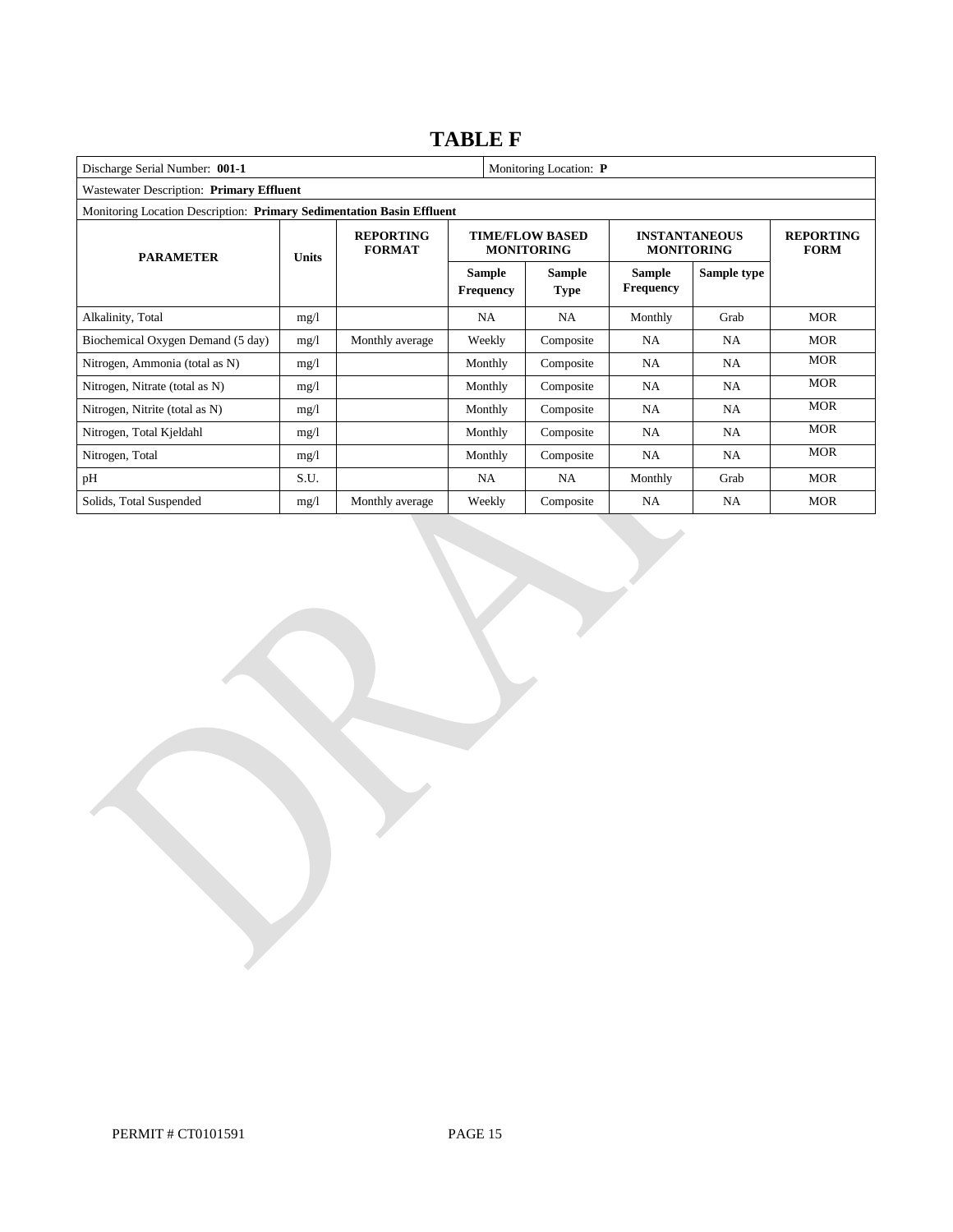| Discharge Serial Number: 001-1               | Monitoring Location: SL |                                 |                       |  |  |  |  |
|----------------------------------------------|-------------------------|---------------------------------|-----------------------|--|--|--|--|
| .Wastewater Description: Dewatered sludge    |                         |                                 |                       |  |  |  |  |
| Monitoring Location Description: Sludge cake |                         |                                 |                       |  |  |  |  |
| <b>PARAMETER</b>                             |                         | <b>INSTANTANEOUS MONITORING</b> | <b>REPORTING FORM</b> |  |  |  |  |
|                                              | <b>Units</b>            | Grab Sample Freq.               |                       |  |  |  |  |
| Arsenic, Total                               | mg/kg                   | Quarterly                       | <b>DMR</b>            |  |  |  |  |
| Beryllium, Total                             | mg/kg                   | Quarterly                       | <b>DMR</b>            |  |  |  |  |
| Cadmium, Total                               | mg/kg                   | Quarterly                       | <b>DMR</b>            |  |  |  |  |
| Chromium, Total                              | mg/kg                   | Quarterly                       | <b>DMR</b>            |  |  |  |  |
| Copper, Total                                | mg/kg                   | Quarterly                       | <b>DMR</b>            |  |  |  |  |
| Lead, Total                                  | mg/kg                   | <b>Quarterly</b>                | <b>DMR</b>            |  |  |  |  |
| Mercury, Total                               | mg/kg                   | Quarterly                       | <b>DMR</b>            |  |  |  |  |
| Nickel, Total                                | mg/kg                   | Quarterly                       | <b>DMR</b>            |  |  |  |  |
| Nitrogen, Ammonia *                          | mg/kg                   | <b>Quarterly</b>                | $DMR*$                |  |  |  |  |
| Nitrogen, Nitrate (total as N) *             | mg/kg                   | <b>Quarterly</b>                | $DMR*$                |  |  |  |  |
| Nitrogen, Organic *                          | mg/kg                   | <b>Quarterly</b>                | $DMR*$                |  |  |  |  |
| Nitrogen, Nitrite (total as N) *             | mg/kg                   | Quarterly                       | $DMR*$                |  |  |  |  |
| Nitrogen, Total *                            | mg/kg                   | <b>Quarterly</b>                | $DMR*$                |  |  |  |  |
| pH *                                         | S.U.                    | <b>Quarterly</b>                | $DMR*$                |  |  |  |  |
| Polychlorinated Biphenyls                    | mg/kg                   | <b>Quarterly</b>                | <b>DMR</b>            |  |  |  |  |
| Solids, Fixed                                | $\%$                    | <b>Quarterly</b>                | <b>DMR</b>            |  |  |  |  |
| Solids, Total                                | $\%$                    | Quarterly                       | <b>DMR</b>            |  |  |  |  |
| Solids, Volatile                             | $\%$                    | <b>Quarterly</b>                | <b>DMR</b>            |  |  |  |  |
| Zinc, Total                                  | mg/kg                   | Quarterly                       | <b>DMR</b>            |  |  |  |  |

### **TABLE G**

#### **(\*) required for composting or land application only**

 Testing for inorganic pollutants shall follow "Test Methods for Evaluating Solid Waste, Physical/Chemical Methods", EPA Publication SW-846 as updated and/or revised.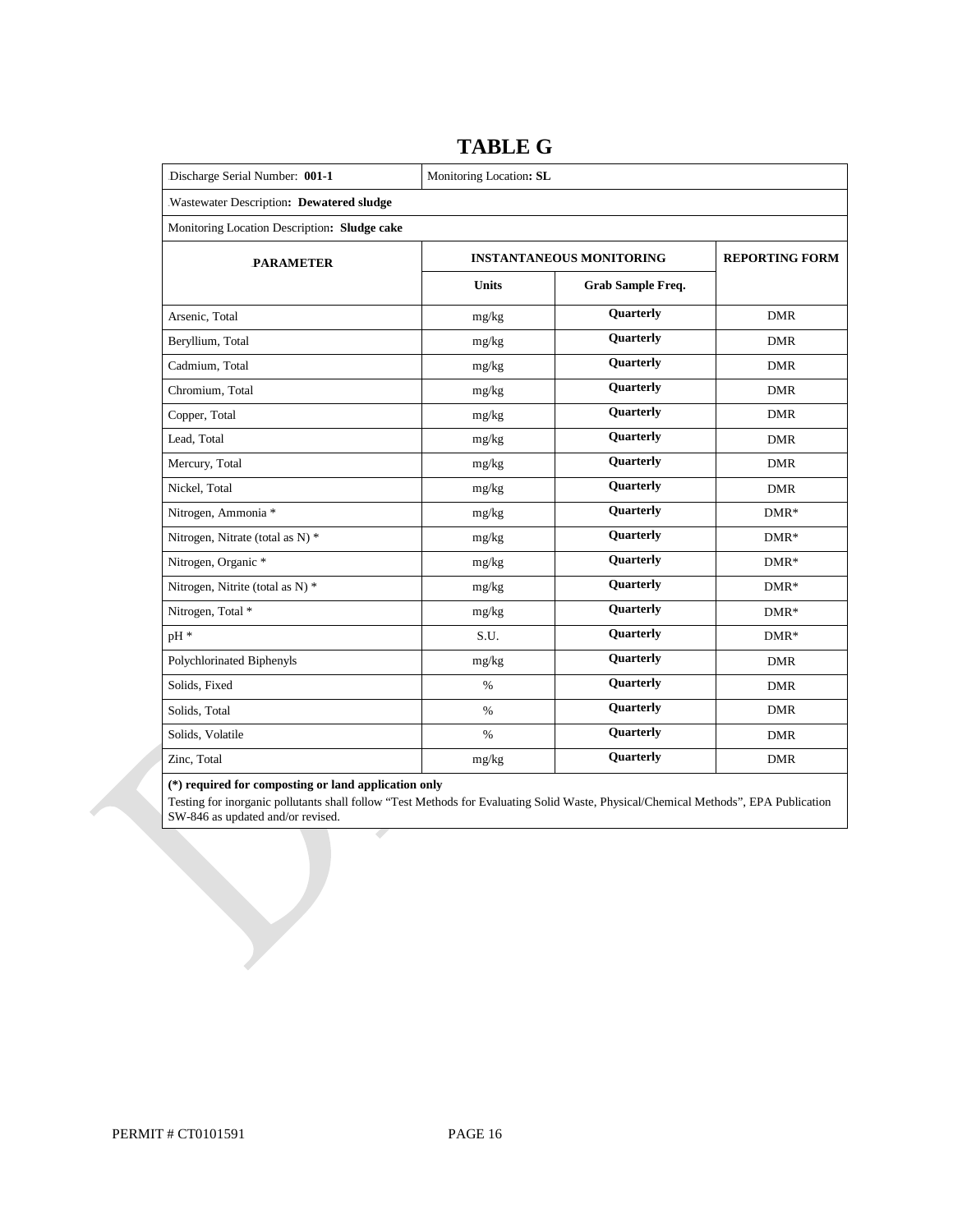# ATTACHMENT 2

# MONTHLY OPERATING REPORT FORM

PERMIT # CT0101591 PAGE 17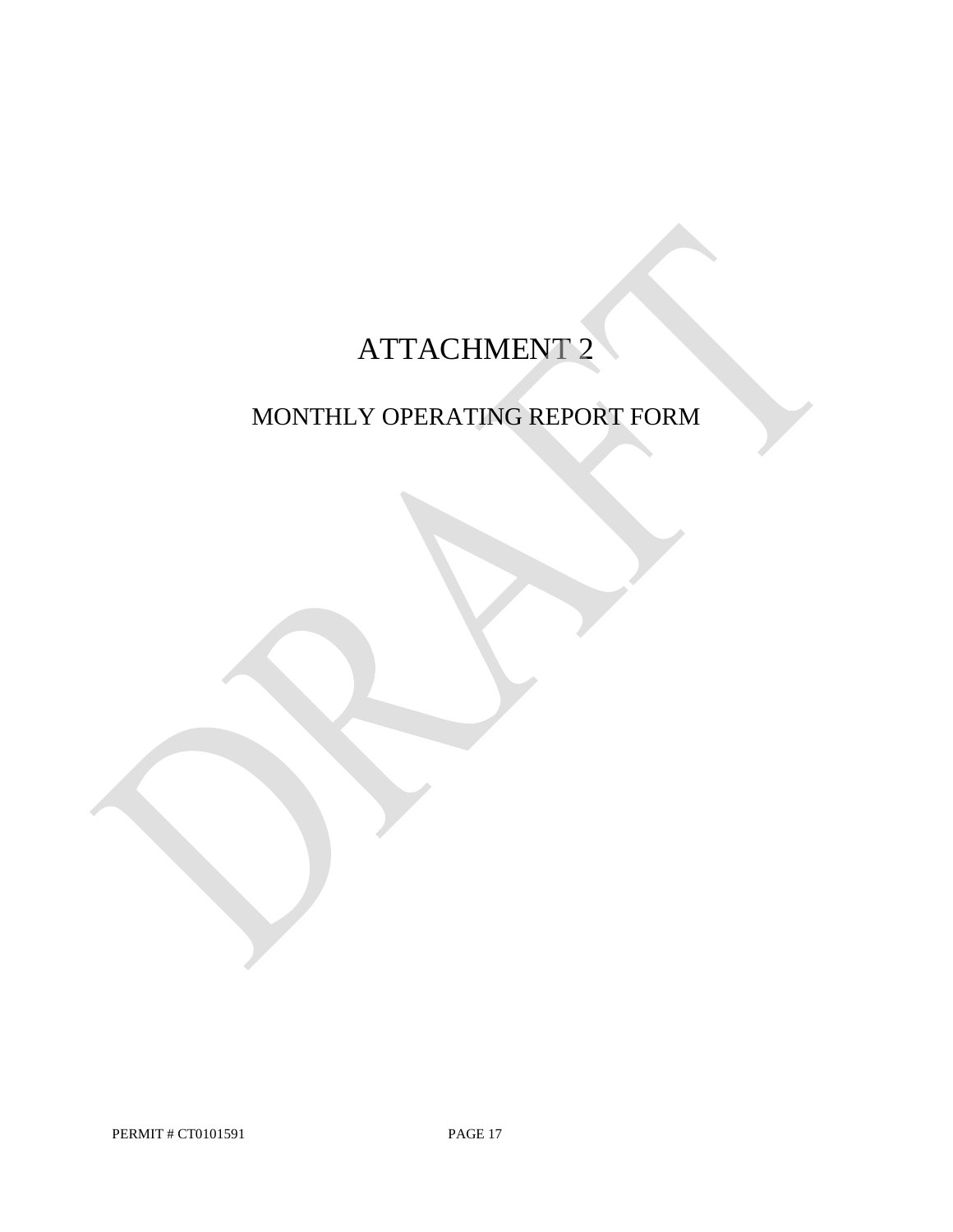# **DATA TRACKING AND TECHNICAL FACT SHEET**

**PERMITTEE**: Town of Windsor Locks

#### **PERMIT, ADDRESS, AND FACILITY DATA**

**PERMIT #:** CT0101591 **APPLICATION #:** 201710664 **FACILITY ID.** 165-001

| <b>Mailing Address:</b>                                                                                                                               | <b>Location Address:</b>                                                |
|-------------------------------------------------------------------------------------------------------------------------------------------------------|-------------------------------------------------------------------------|
| Street: 50 Church Street                                                                                                                              | Street: 1 Stanton Road                                                  |
| City: Windsor Locks<br>ST: CT Zip: 06096                                                                                                              | City: Windsor Locks ST: CT Zip:0609                                     |
| Contact Name: Gary Kuczarski                                                                                                                          | Contact Name: Gary Kuczarski                                            |
| Phone No.: 860-627-1444                                                                                                                               | Phone No.:<br>860-627-1490                                              |
|                                                                                                                                                       | <b>DMR</b> Contact<br>gkuczarski@wlocks.com<br>email address:           |
| PERMIT INFORMATION<br><b>DURATION</b> 5 YEAR $X$ 10 YEAR $\_\$ 30 YEAR                                                                                |                                                                         |
| <b>TYPE</b> New Reissuance $\underline{\mathbf{X}}$ Modification                                                                                      |                                                                         |
| <b>CATEGORIZATION POINT (X) NON-POINT () GIS #</b>                                                                                                    |                                                                         |
| NPDES (X) PRETREAT () GROUND WATER (UIC) () GROUND WATER (OTHER) ()                                                                                   |                                                                         |
| NPDES MAJOR (MA) $X$<br>NPDES SIGNIFICANT MINOR or PRETREAT SIU (SI)<br>NPDES or PRETREATMENT MINOR (MI)                                              |                                                                         |
| <b>COMPLIANCE SCHEDULE</b> YES_ NO X<br>POLLUTION PREVENTION _____ TREATMENT REQUIREMENT __<br>WATER QUALITY REQUIREMENT ________OTHER ____           |                                                                         |
| <b>OWNERSHIP CODE</b><br>Private Federal State Municipal (town only) $\underline{X}$ Other public                                                     |                                                                         |
| <b>DEEP STAFF ENGINEER</b> Steve Muollo <b>DATE DRAFTED:</b> February 22, 2018                                                                        |                                                                         |
| <b>PERMIT FEES</b>                                                                                                                                    |                                                                         |
| Discharge Code<br><b>DSN Number</b><br>Annual Fee                                                                                                     |                                                                         |
| 111000c<br>\$2,367.50<br>001                                                                                                                          |                                                                         |
| <b>APPLICATION FEE PAID YES - Paid 12/6/2017</b><br><b>PROCESSING FEE PAID YES - Paid 2/14/2018</b><br><b>ANNUAL FEE PAID YES - Next Due 8/1/2018</b> |                                                                         |
| <b>PUBLIC NOTICE</b>                                                                                                                                  |                                                                         |
| Date of Public Notice:                                                                                                                                |                                                                         |
| Date Public Notice Fees Paid:                                                                                                                         |                                                                         |
| <b>FOR NPDES DISCHARGES</b><br>Drainage Basin Code:<br>4000                                                                                           | Water Quality Classification Goal: B<br>Segment: Connecticut River - 03 |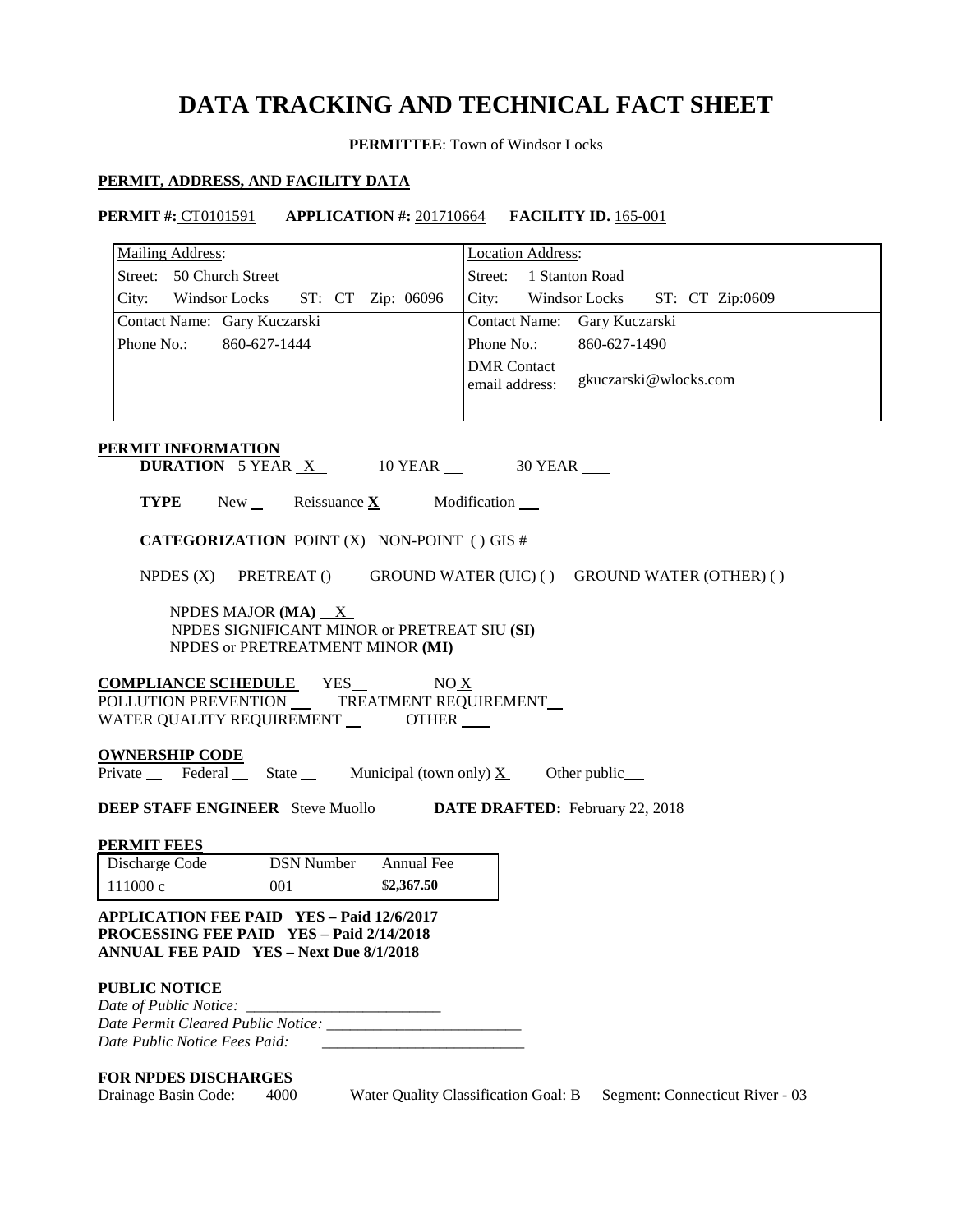#### **NATURE OF BUSINESS GENERATING DISCHARGE**

*Municipal Sanitary Sewage Treatment* 

#### **PROCESS AND TREATMENT DESCRIPTION (by DSN)**

*Secondary biological treatment including nitrogen removal and chlorination* 

#### **RESOURCES USED TO DRAFT PERMIT**

- *X* Federal Effluent Limitation Guideline 40CFR 133 Secondary Treatment Category
- *\_\_ Performance Standards*
- *Federal Development Document* 
	- *name of category*
- *X Department File Information*
- *X Connecticut Water Quality Standards*
- *X Anti-degradation Policy*
- *Coastal Management Consistency Review Form*
- *Other - Explain*

#### **BASIS FOR LIMITATIONS, STANDARDS OR CONDITIONS**

- *X Secondary Treatment (Section 22a-430-4(r) of the Regulations of Connecticut State Agencies)*
- *Case-by-Case Determination (See Other Comments)*
- *In order to meet in-stream water quality (See General Comments)*
- *Anti-degradation policy*

#### **GENERAL COMMENTS**

*The Town of Windsor Locks ("Permittee") operates a municipal water pollution control facility ("the facility") located at 1 Stanton Road, Windsor Locks. The facility is designed to treat and discharge up to 2.12 million gallons a day of effluent into the Connecticut River. The facility currently uses secondary treatment with denitrification and chlorine disinfection to treat effluent before being discharged. Pursuant to Conn. Gen. Stat. § 22a-430, the Department of Energy and Environmental Protection has issued The Town of Windsor Locks a permit for the discharge from this facility. The Town of Windsor Locks has submitted an application to renew its permit. The Department has made a tentative determination to approve The Town of Windsor Locks' application and has prepared a draft permit consistent with that determination.* 

 *There are no significant changes from the prior permit included in this reissued permit. Aluminum monitoring has been*  be consistent with EPA's National Recommended Water Quality Criteria. *continued to be consistent with the most recent CT Water Quality Standards and Iron monitoring has been continued to* 

*be consistent with EPA's National Recommended Water Quality Criteria. At the request of the permittee, Carbonaceous Biochemical Oxygen Demand (CBOD5) limits have been changed to Biochemical Oxygen Demand (BOD5), and year-round effluent disinfection is required. BOD5 effluent quality requirements are set at 30 mg/l for average monthly limit and 50 mg/l for maximum daily limit as required in RCSA 22a-430-4 (Secondary treatment requirements for POTWs and facilities discharging only domestic sewage to surface waters). Since the plant upgrade for nitrogen removal was completed, the plant consistently nitrifies, eliminating the need to use CBOD5 to monitor organics. Year-round disinfection was requested so that disinfected effluent could be used as plant water to improve safety from potential pathogen exposure to plant staff.*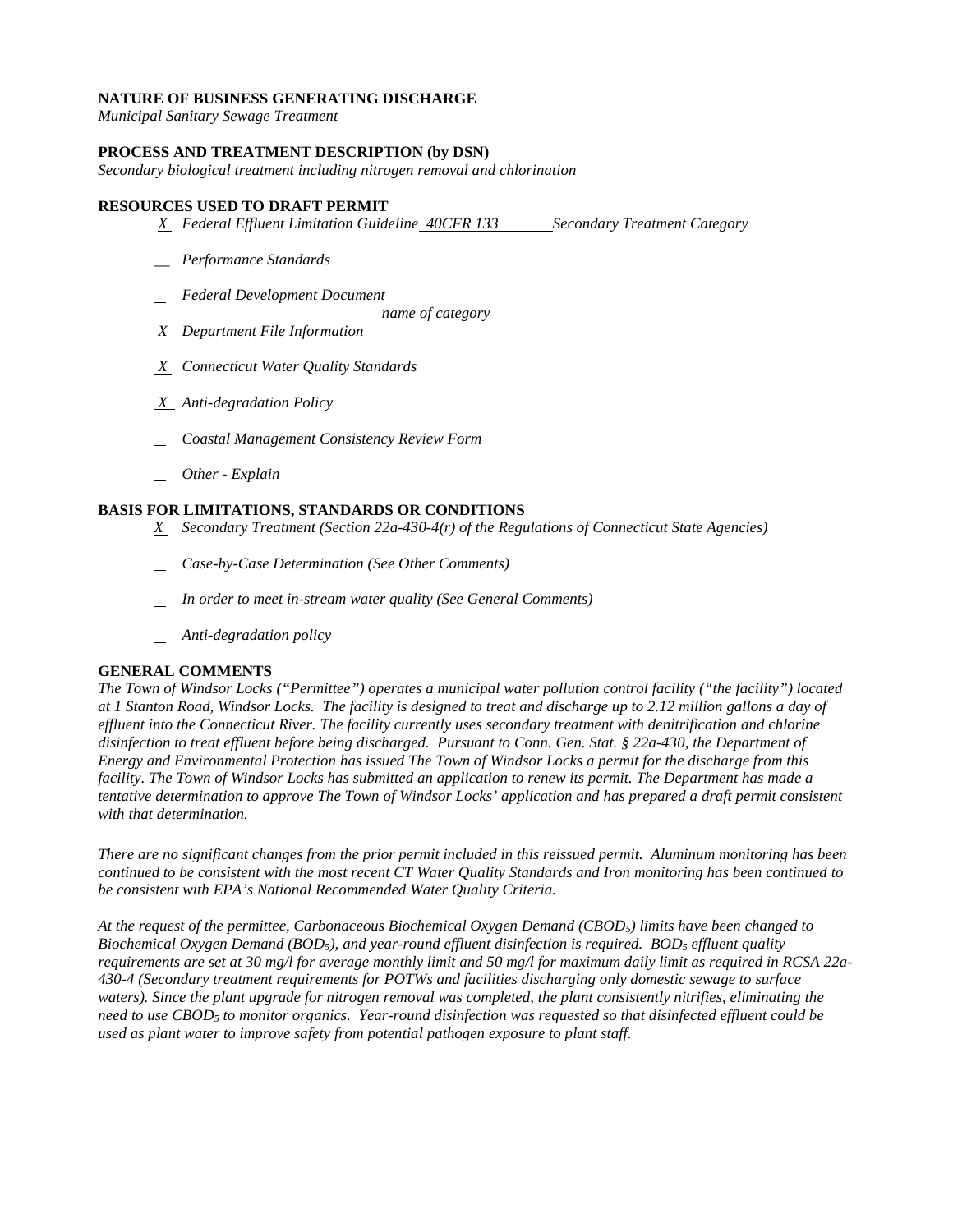#### **SUMMARY OF COMMENTS RECEIVED DURING THE PUBLIC NOTICE PERIOD AND THE DEPARTMENT'S RESPONSES**

**□** *The Department has received no written comments on the proposed action. (REVIEW BY MANAGEMENT ONLY)*

**□** *Staff has reviewed the written comments and responded to the comments, no significant permit changes have been made. (REVIEW BY SUPERVISOR AND MANAGEMENT ONLY)*

**□** *The Department has received and Staff has reviewed written comments on the proposed action and made significant changes as follows: (ADD COMMENTS, RESPONSES AND PERMIT CHANGES) (REVIEW BY PERMIT STAFF, SUPERVISOR AND MANAGEMENT)*

#### **SPECIFIC REQUIREMENTS OR REVISIONS**

*The Department reviewed the application for consistency with Connecticut's Water Quality Standards and determined that with the limits in the draft permit, including those discussed below, that the draft permit is consistent with maintenance and protection of water quality in accordance with the Tier I Anti-degradation Evaluation and Implementation Review provisions of such Standards.* 

*The need for inclusion of water quality based discharge limitations in this permit was evaluated consistent with Connecticut Water Quality Standards and criteria, pursuant to 40 CFR 122.44(d). Discharge monitoring data was evaluated for consistency with the available aquatic life criteria (acute and chronic) and human health (fish consumption only) criteria, considering the zone of influence allocated to the facility where appropriate. In addition to this review, the statistical procedures outlined in the EPA Technical Support Document for Water Quality-based Toxics Control (EPA/505/2-90-001) were employed to calculate the need for such limits. Comparison of the attached monitoring data and its inherent variability with the calculated water quality based limits indicates a low statistical probability of exceeding such limits. Therefore, no water quality based limits were included in the permit at this time.* 

**WATER QUALITY LIMIT CALCULATIONS** 

*See attached*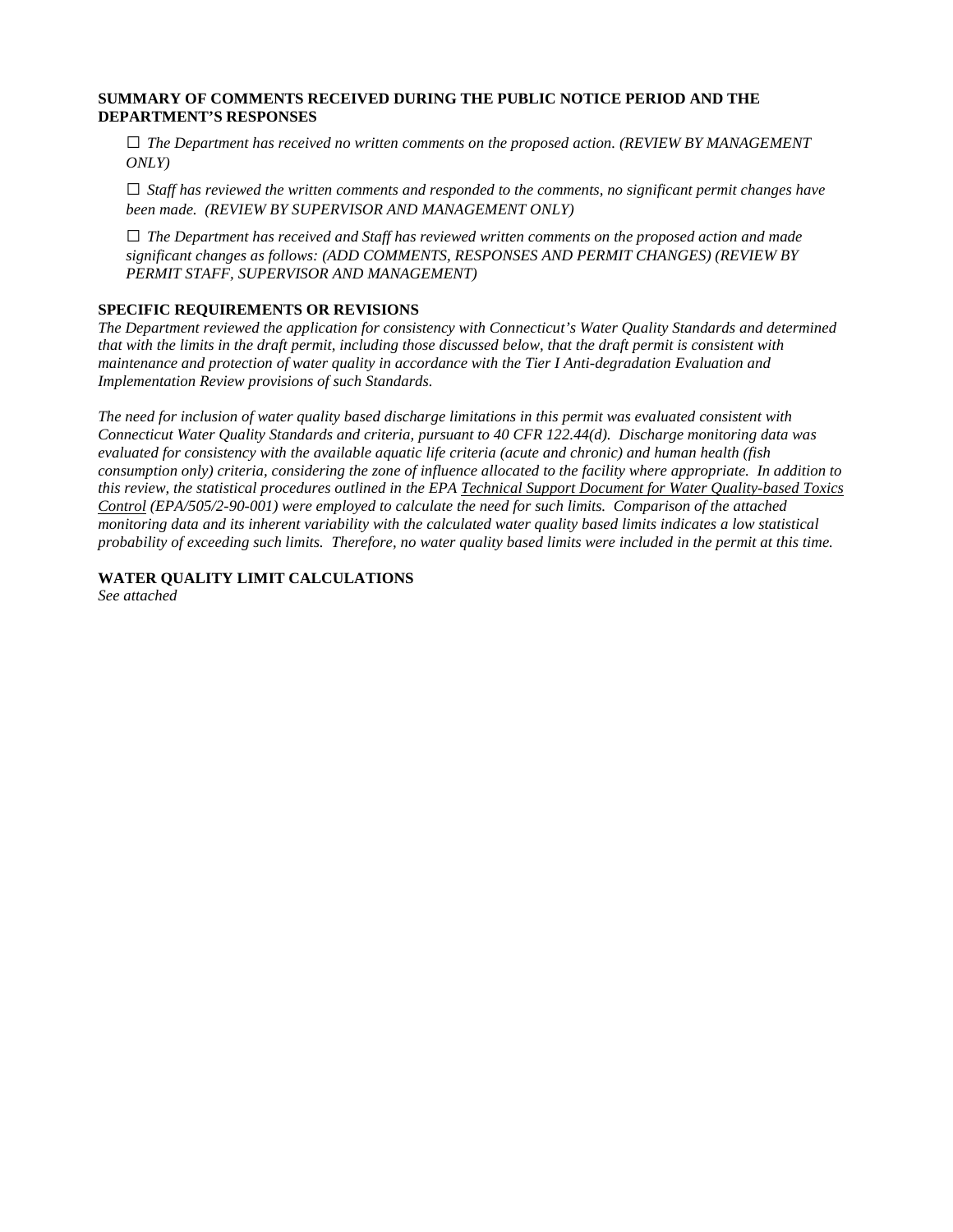

79 Elm Street • Hartford, CT 06106-5127 www.ct.gov/deep Affirmative Action/Equal Opportunity Employer

### **Notice of Tentative Determination to Approve NPDES Permit Renewal Applicant: Town of Windsor Locks Application No. 201710664 City/Town: Windsor Locks**

The Commissioner of the Department of Energy and Environmental Protection ("DEEP") hereby gives notice that a tentative determination has been reached to approve the following application.

| Applicant's Name and Address: | Town of Windsor Locks<br>50 Church Street, Windsor Locks, CT 06096 |
|-------------------------------|--------------------------------------------------------------------|
| Contact Name and Phone No.:   | $(860) 627 - 1499$<br>Gary Kuczarski                               |
| Type of Permit and #:         | <b>NPDES – CT0101591</b>                                           |
| Type of Facility:             | Domestic Wastewater Treatment                                      |
| <b>Facility Location:</b>     | 1 Stanton Road, Windsor Locks, CT 06096                            |
| Facility design capacity:     | 2.12 million gallons per day                                       |

### COMMISSIONER'S FINDINGS/REGULATORY CONDITIONS

The applicant has previously received a permit from the Department of Energy and Environmental Protection ("Department") authorizing the discharge of up to an annual average daily design flow of 2.12 million gallons a day of secondary treated municipal wastewaters to the Connecticut River. The applicant has submitted an application to renew its existing permit. This renewal application is the subject of this notice.

### THE DRAFT PERMIT

The Department has prepared a draft permit consistent with the tentative determination to approve Windsor Locks' application. This draft is available on the public participation section of the Department's website. In accordance with Sections  $22a-430-4(1)$  and  $22a-430-4(r)$  of the Regulations of Connecticut State Agencies (RCSA), the draft permit contains effluent limitations that meet Connecticut's Water Quality Standards for the following: Aquatic Toxicity, Biochemical Oxygen Demand (5 day), total residual chlorine, escherichia coli, flow, pH, and total suspended solids.